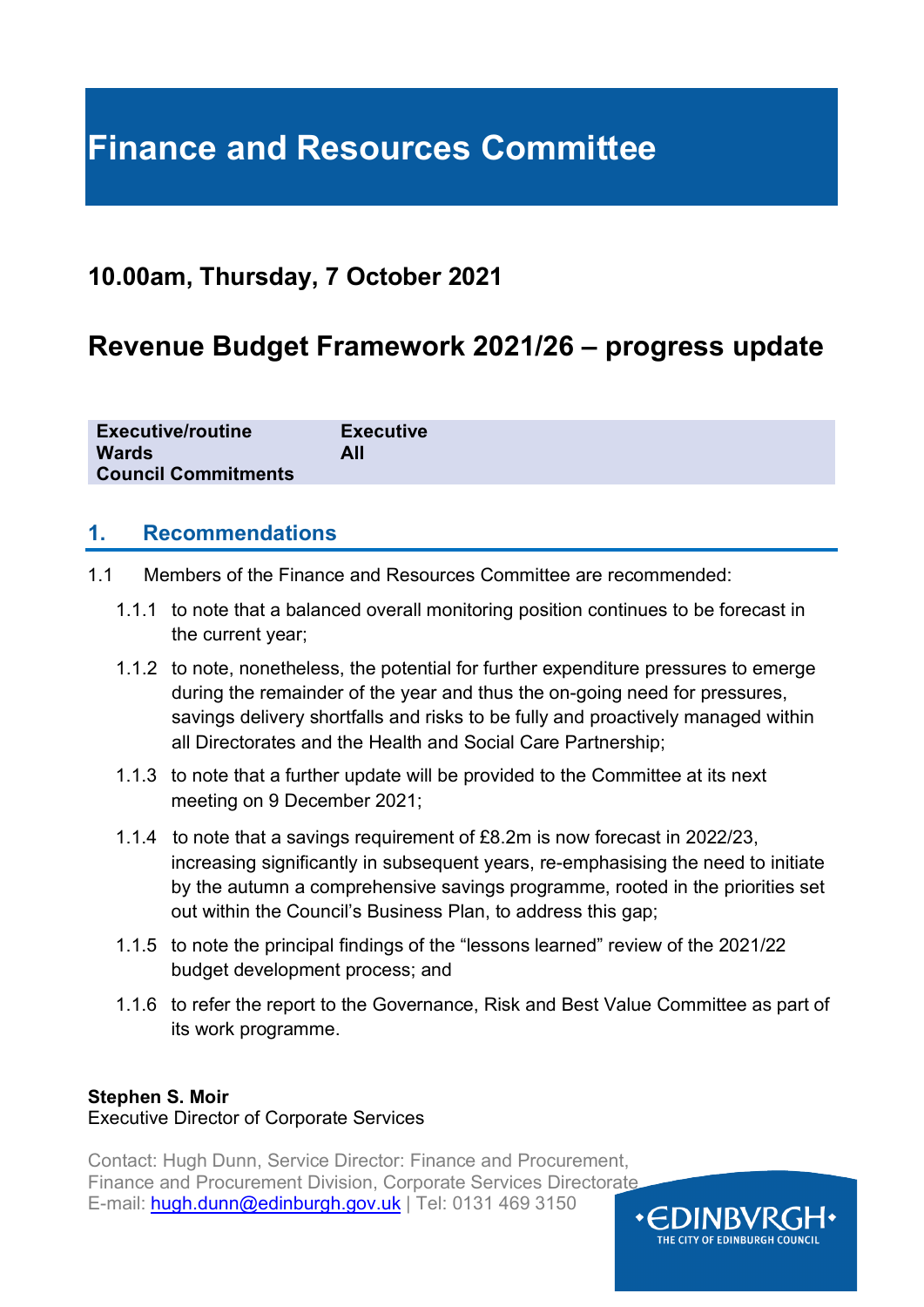**Report**

### **Revenue Budget Framework 2021/26 – progress update**

#### **2. Executive Summary**

- 2.1 The report updates members on the projected Council-wide revenue budget position for the year. While a balanced overall position continues to be projected, there remains considerable uncertainty around the on-going impacts of the pandemic on the Council and its ALEOs and, more immediately, the level of the employee pay award for 2021/22. As a result, the position will continue to be kept under active review and a further update brought to the Committee in December.
- 2.2 The report then reviews a number of existing financial planning assumptions, resulting in an estimated revised savings requirement of £8.2m for 2022/23 and increasing significantly thereafter. This re-emphasises the need to initiate by the autumn a comprehensive savings programme, rooted in the priorities set out within the Council's Business Plan, to address the estimated revenue funding gaps in future years.

#### **3. Background**

#### **Revenue budget, 2021/22**

- 3.1 Members of Council approved a balanced one-year revenue budget monitoring position for 2021/22 on 18 February 2021. In doing so, however, it was noted that there remained the potential for further changes to emerge based on the outcome of both the UK Budget and subsequent stages of the Draft Scottish Budget's Parliamentary consideration. In addition, further clarification was being sought on the availability and associated conditions of use of a number of financial "flexibilities", particularly the service concession-related flexibility.
- 3.2 Given this, a further update on the revenue budget framework was considered by the Finance and Resources Committee on 20 May. Applying carried-forward and in-year COVID-related funding presented an opportunity to increase significantly the level of framework provision for the continuing impacts of the pandemic in both 2021/22 and 2022/23 whilst at the same time fully addressing the incremental residual savings requirement in 2022/23.
- 3.3 The report considered by the Committee also set out an opportunity to invest up to £21m in 2021/22 and 2022/23 to address remaining service pressures, anticipated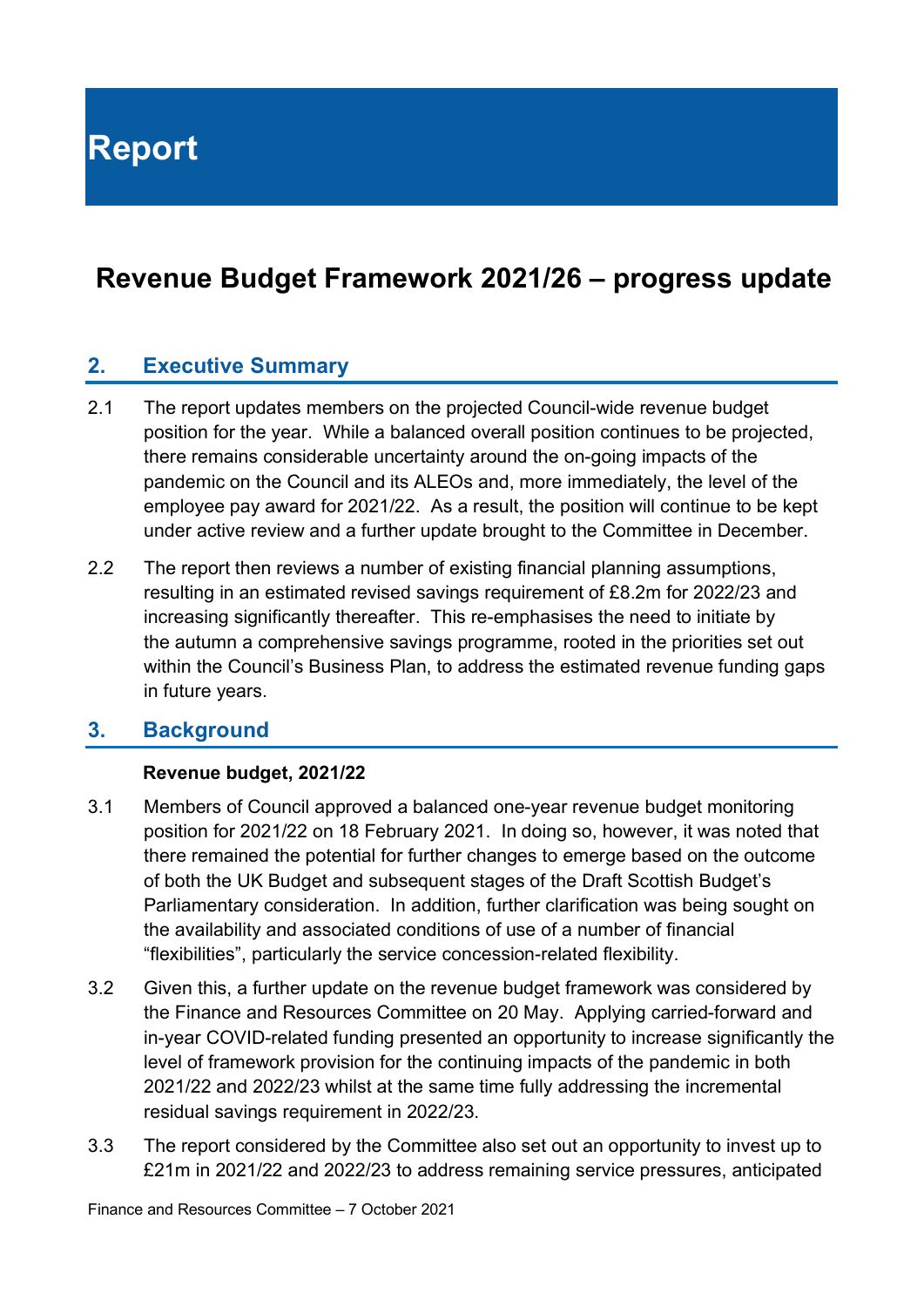savings delivery shortfalls and member priorities. On 27 May, Council approved total investment across these areas in 2021/22 of £21m but with a number of the service investments giving rise to continuing liabilities totalling £3.3m in 2022/23.

#### **Month three forecast**

- 3.4 On 12 August 2021, members of the Committee considered the first in-year Council-wide revenue monitoring report for 2021/22, based on analysis of the first three months' financial data. While a balanced overall position was projected, it was noted that there remained considerable uncertainty around the on-going impacts of the pandemic on the Council and its ALEOs and, more immediately, from the level of the employee pay award for 2021/22.
- 3.5 A detailed half-year monitoring update will be considered at the Committee's next meeting on 9 December. This report therefore provides an interim update, including an overview of progress in taking forward the investment measures approved by Council on 27 May, as well as considering a number of required changes to future years' budget framework planning assumptions.

#### **4. Main report**

#### **COVID-related impacts**

4.1 Following the decision of Council on 27 May, the revised 2021/22 budget makes provision for £39m of continuing COVID-related impacts as shown in the table below.

| Area of expenditure pressure/income loss                                       | £m   |
|--------------------------------------------------------------------------------|------|
| Reductions in parking income                                                   | 8.0  |
| Reductions in commercial rental income                                         | 5.0  |
| Lothian Buses - loss of dividend                                               | 6.0  |
| Arm's-Length External Organisations (ALEOs) -<br>support for Edinburgh Leisure | 6.0  |
| ALEOs - other                                                                  | 1.0  |
| Personal Protective Equipment                                                  | 1.0  |
| Homelessness                                                                   | 5.0  |
| Other income/expenditure <sup>1</sup>                                          | 7.0  |
| <b>Total funding for COVID impacts</b>                                         | 39.0 |

4.2 In the case of homelessness services, the £5m shown above is supplemented by a further £5m within the framework baseline. In approving the £21m of additional investment on 27 May 2021, a further £2m was added to this sum, meaning that in

<span id="page-2-0"></span><sup>1</sup> Other income/expenditure represents sums set aside in recognition of various anticipated continuing impacts of increased expenditure, or reductions in income, linked to the pandemic. These provisions include additional staffing costs in waste and cleansing and for the processing of support payments for both individuals and businesses, as well as assumed reductions in income for the Council's outdoor centres, cultural venues and community access to schools

Finance and Resources Committee – 7 October 2021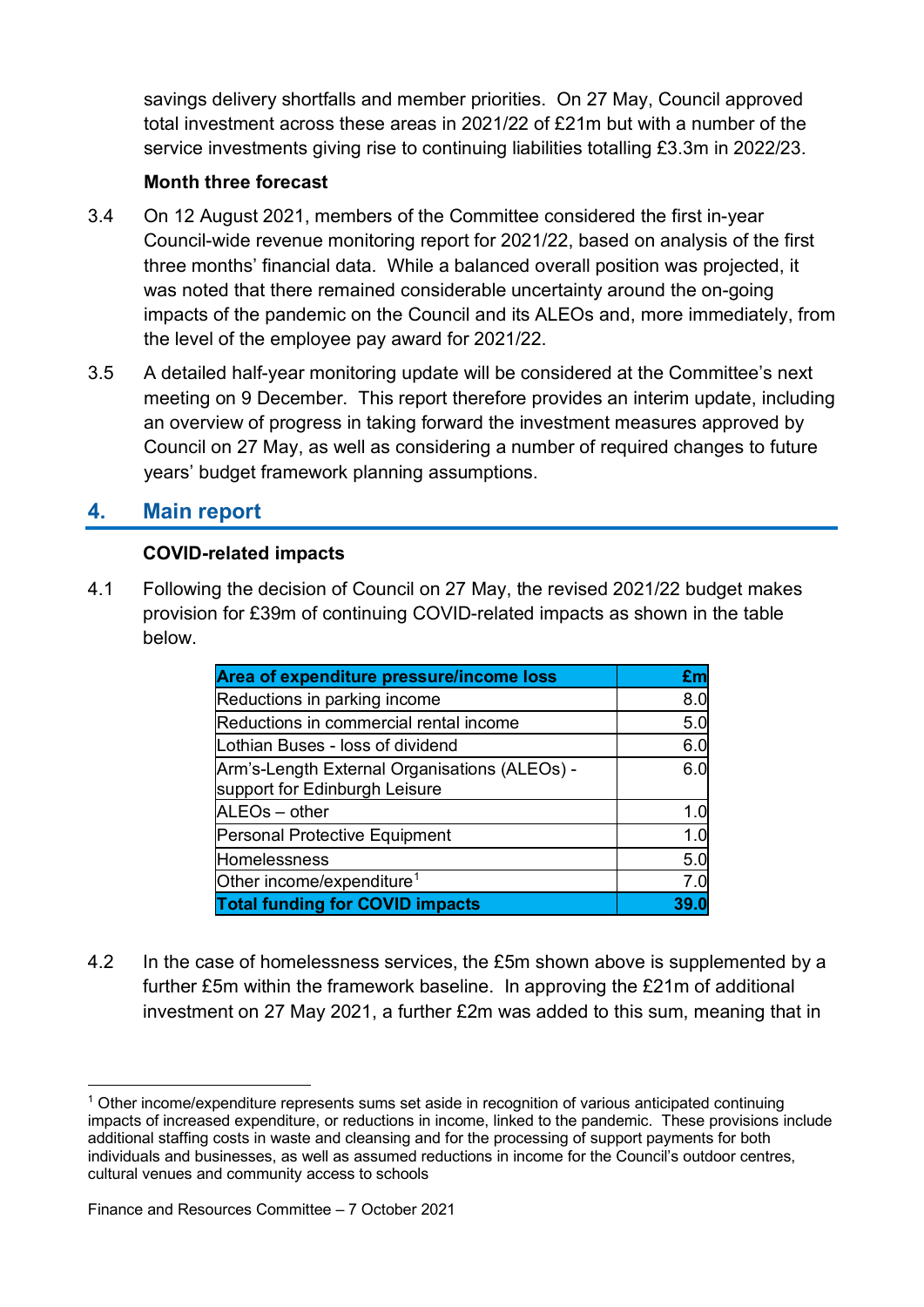total, the 2021/22 budget reflects an increase of £12m on the budgeted level of provision in 2020/21.

- 4.3 Based, where relevant, on expectations around the timing of service resumption and likely ensuing demand, the total provision of £39m continues to be assessed as sufficient at this time. Parking income, in particular, has recovered strongly, with the total level of income received in August 2021 similar to the equivalent period in 2019. While levels of outstanding debt continue to be tracked on a monthly basis, loss of commercial rental income is similarly expected to be maintained within the approved level of provision. A further update in each of these areas, based on analysis of additional months' data, will be reported to the Committee in December.
- 4.4 Lothian Buses has already advised the Council that it will not be in a position to pay any dividend in the current financial year. While passenger numbers have been steadily increasing, Transport Scotland has now confirmed that transport operator funding to contribute towards the additional net costs of operating safely at a time of reduced demand will continue to be provided to bus operators until the end of March 2022, with a similar arrangement anticipated to be confirmed for Edinburgh Trams shortly.
- 4.5 Based on current demand patterns, it is also expected that the required level of support for Edinburgh Leisure will be contained within the £6m set aside for this purpose.

#### **Directorate projections**

- 4.6 In addition to monitoring the on-going impacts of the pandemic, Executive Directors continue to oversee the delivery of approved savings and management of pressures within their respective areas of responsibility. The approved budget framework for 2021/22 includes £12m of additional baselined investment in recognition of underlying service pressures, as well as applying a higher required level of assurance for savings to be included within it. While these measures provide a degree of contingency against the emergence of significant in-year pressures within services, it remains the role of Executive Directors to manage these fully when they do arise and to maintain expenditure within budgeted levels.
- 4.7 Details of the respective non-COVID projections for the three main Directorates were contained within the report to the Committee's previous meeting on 12 August. While these forecasts are being progressively aligned to the revised organisational structures approved by Council on 27 May, they remain essentially unchanged from that time.

#### **Corporate Services**

4.8 As set out in further detail in a report elsewhere on today's agenda, the Executive Director of Corporate Services is projecting a balanced overall position for the services within his area of responsibility. Financial controls applied during 2020/21, including control of recruitment to all non-essential vacant posts and agency worker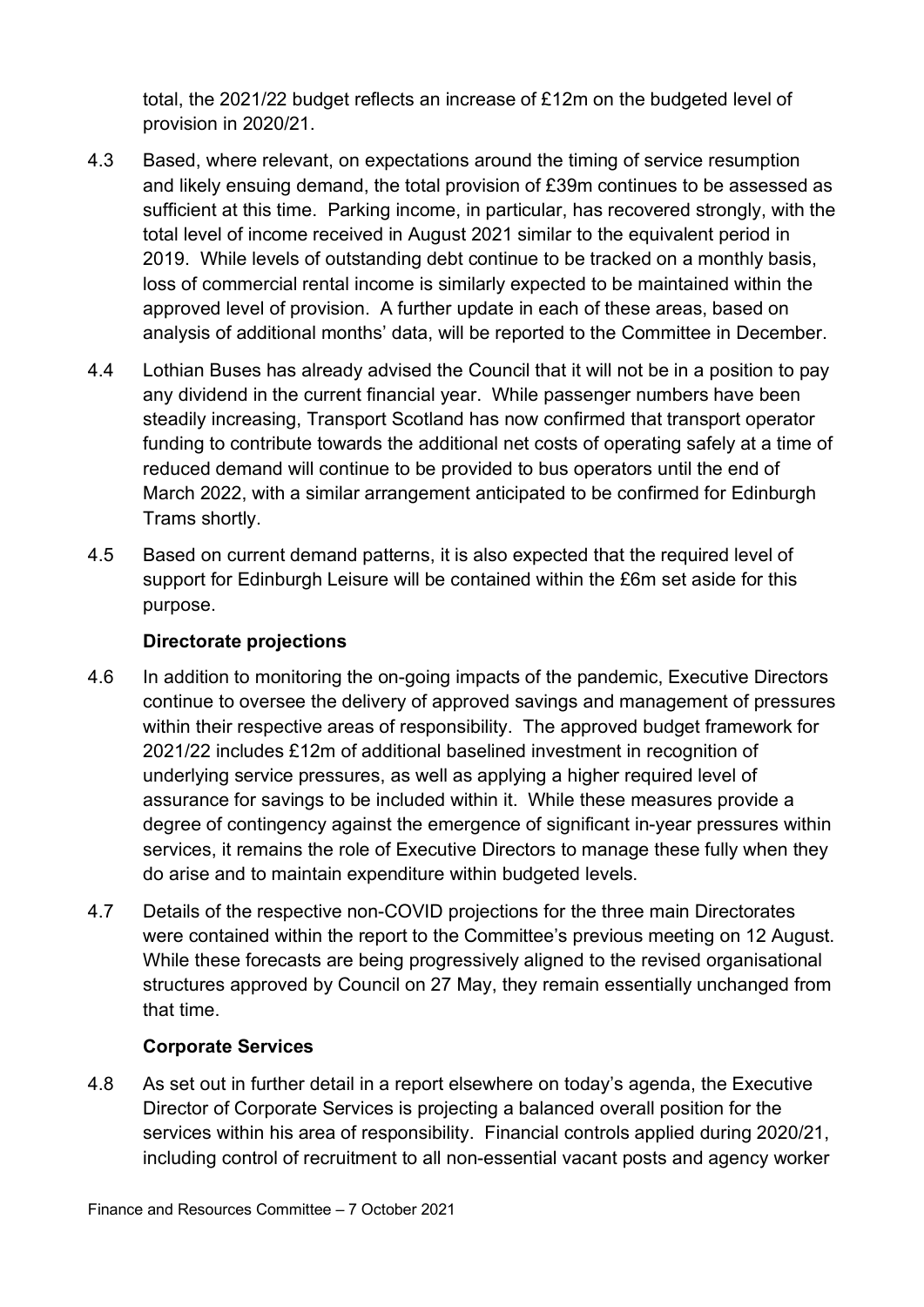use, will continue to be applied during the current year. Controls will also be applied to discretionary expenditure where no legal or contractual commitment exists, to mitigate potential budget pressures.

#### **Education and Children's Services**

- 4.9 The Interim Executive Director of Education and Children's Services is projecting residual as-yet unmitigated non-COVID pressures of £2.562m.
- 4.10 Based on an assessment of current external placement numbers and known changes over the remainder of the year, an estimated pressure of £0.7m exists within residential and secure accommodation. The impact of COVID, including the number of staff requiring to self-isolate, also continues to affect internal capacity and the resulting scope for movement of places within the Council's own young people's centres, resulting in a further residual pressure of £0.8m. There is furthermore a risk that the easing of COVID-related travel restrictions results in the presentation of further individuals and places additional pressures on the Council's capacity.
- 4.11 Continuing pressures within temporary accommodation as a result of a shortage of suitable move-on accommodation have been highlighted in a number of previous reports with, at this stage, a residual pressure of £1.2m forecast. There is a risk, however, that this sum may increase further if bed nights continue at current levels for the remainder of the year. The potential recurring aspects of this in-year pressure are discussed in more detail later in this report.
- 4.12 The Interim Executive Director is fully committed to making all efforts to identify mitigations to reduce the residual pressures and to identify and implement management actions required to address these and a further update will be included in the report to the Committee's next meeting on 9 December.

#### **Place**

- 4.13 The Executive Director of Place continues to highlight core budget pressures currently without mitigation across the former Place Management and Place Development Divisions totalling some £1.592m, along with a number of other risks where corresponding mitigating actions are being developed. In addition, a small element of the Directorate's approved savings target is currently assessed as "red".
- 4.14 The Executive Director and his Senior Management Team will continue to consider regular updates and develop corresponding actions, such that net expenditure is brought back within approved levels. A more detailed update, based on actual income and expenditure to the end of August, is underway, with the results of this analysis to be included in the half-year report to be considered at the Committee's next meeting.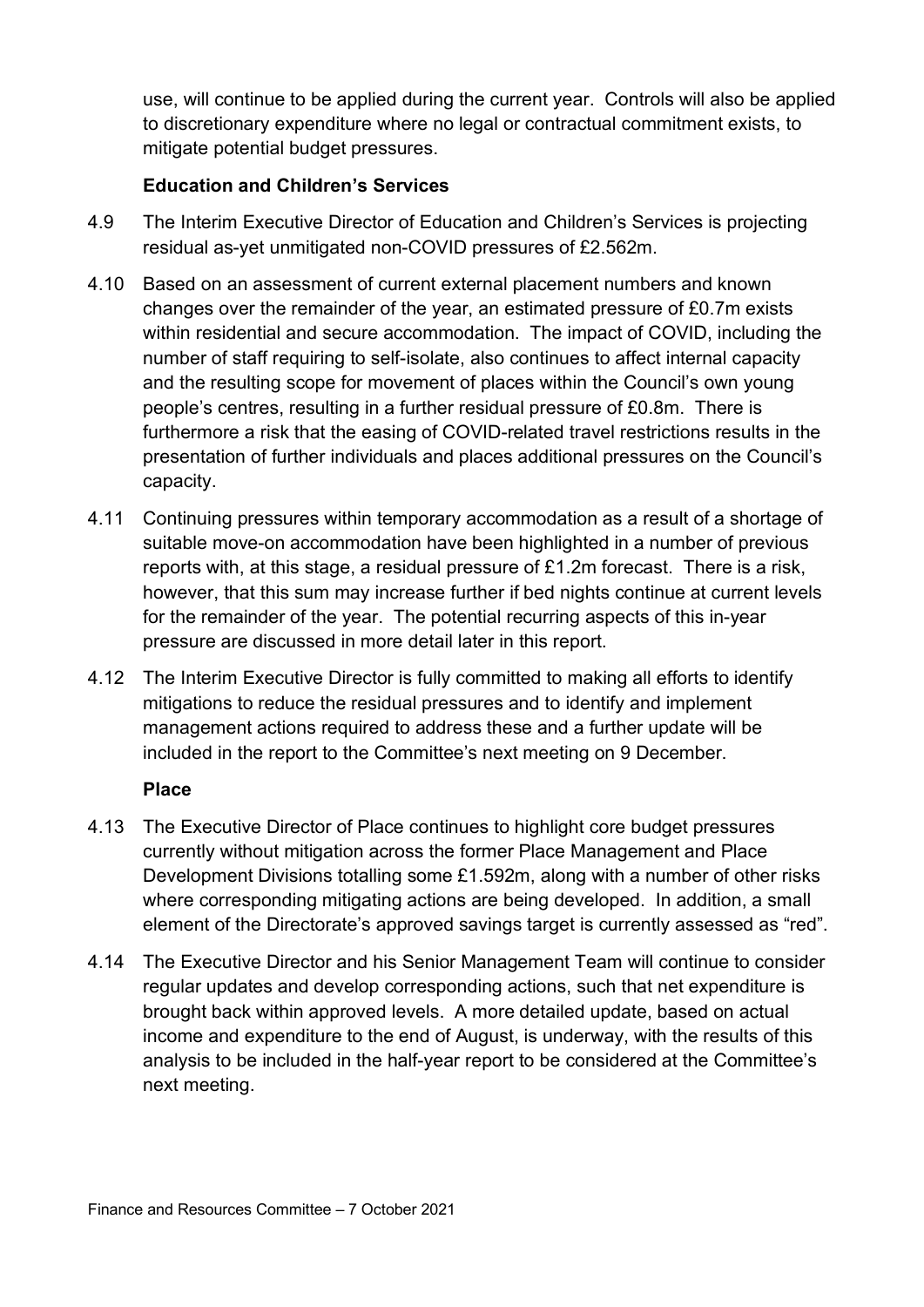#### **Corporate budgets**

4.15 The report to the Committee's previous meeting highlighted a number of variances at Council-wide or corporate level. While detailed analysis is continuing, in particular, around the in-year loans charge forecast given slippage in 2020/21's programme, the knock-on impacts of this slippage on the delivery of projects originally planned for delivery in 2021/22 and the securing in June and July 2021 of new borrowing at low rates of interest, these remain unchanged at this time and are summarised in the table below.

| <b>Favourable variances</b>                                                    |         |
|--------------------------------------------------------------------------------|---------|
| Loans charges                                                                  | (6.000) |
| Other non-service specific costs<br>(including inflationary uplift provisions) | (1.774) |
| Unfavourable variances                                                         |         |
| Senior Management Review/VERA<br>savings - shortfall in delivery               | 2.005   |
| Council Tax Reduction Scheme -<br>additional demand                            | 1.395   |
| Discretionary rates relief                                                     | 0.220   |
| <b>Net favourable variance</b>                                                 |         |

#### **Overall position**

- 4.16 Taken together, the favourable variances above offset in full the pressures highlighted within the Education and Children's Services and Place Directorates, allowing a balanced position to continue to be forecast at this time.
- 4.17 There remains, however, uncertainty around the on-going impacts of the pandemic on the Council and its ALEOs and, more immediately, the level of the employee pay award for 2021/22 (an update on which is provided in the following section of this report). It is therefore crucial that Executive Directors and the Chief Officer of the Edinburgh Health and Social Care Partnership fully manage pressures, risks and savings delivery shortfalls within their respective core budgets if the greater stability of the framework approved by members on 27 May is not to be compromised.

#### **2021/22 Local Government employees national pay negotiations**

- 4.18 The baseline level of provision for staff pay awards contained within the approved budget equates to an average of 2% across all staff groups. Application of the revised Scottish Public Sector Pay Policy, to which the initial Local Government offer was intentionally aligned, would give rise to an overall pressure of £1.2m in excess of this level of provision. This sum can, however, be contained within the assumed level of inflation-related corporate savings noted above.
- 4.19 Following negotiations, a small increase to the flat-rate payment (increasing the cost to the Council of the employer's offer by about £0.4m) was reflected in a revised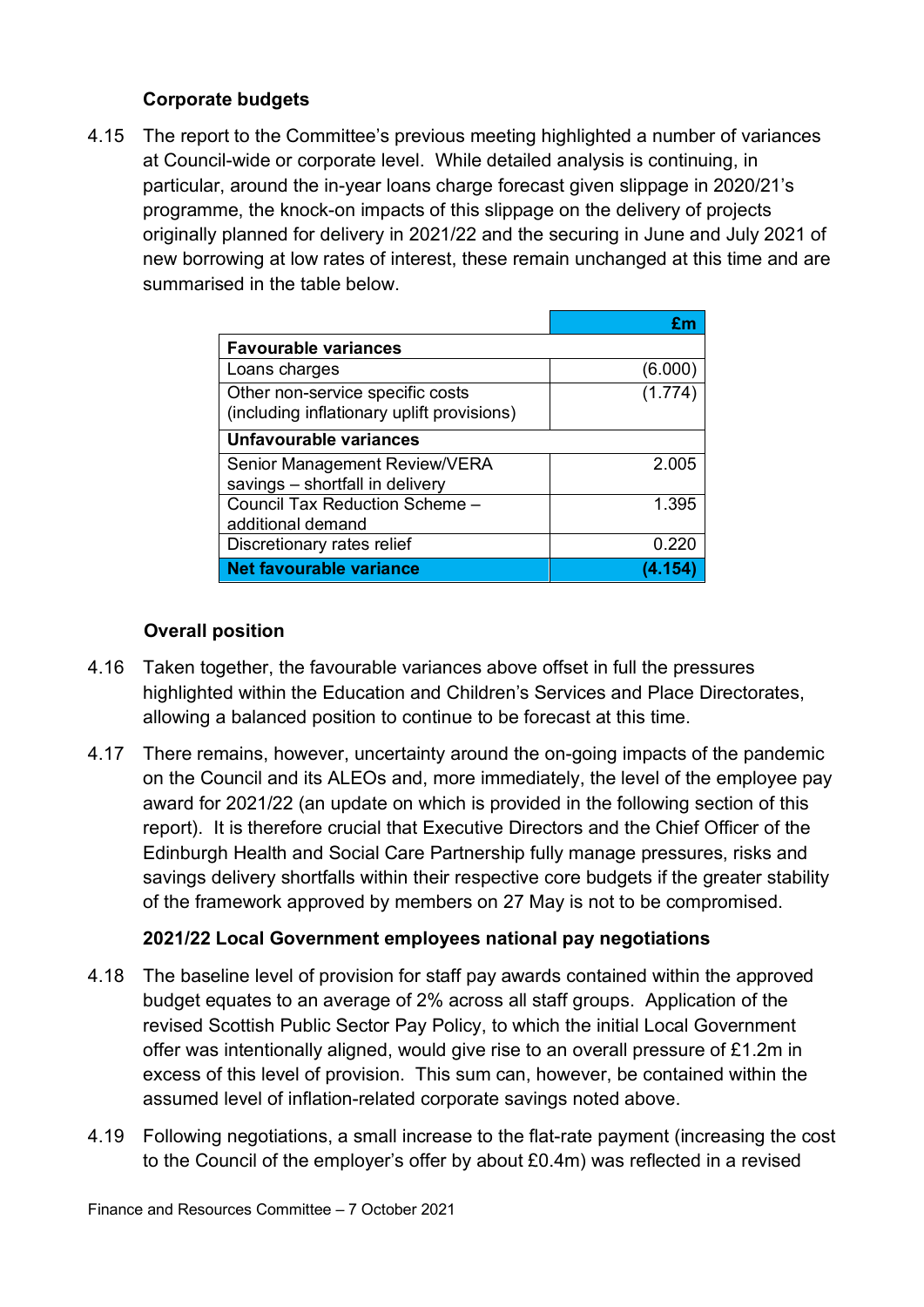offer issued to the Scottish Joint Council Trade Union Side Joint Secretaries on 13 August. Having considered the offer, UNISON's Local Government Committee concluded that there had been insufficient movement to warrant further member consultation and thus recommended proceeding with targeted industrial action, the membership ballot for which runs between 1 and 22 September. Consultative ballots of participating GMB and UNITE the Union members also resulted in rejection of the revised offer, with a move to balloting for full industrial action. As of the time of writing, the SNCT Extended Joint Chairs' consideration of the teachers' pay claim is on-going.

- 4.20 It remains the employer's view that the offer strikes an acceptable balance across affordability, employee recognition and maintenance of good industrial relations. In view of the heightened expectations resulting from the revised offer made to Health staff, however, COSLA has pushed for the provision of additional funding to allow an equivalent offer to be made to the Local Government workforce. This request has been declined by the Scottish Government.
- 4.21 The additional cost of backdating the current pay award to 1 December 2020 would be £4m (or £8m if based on the revised Health offer), a one-off £500 "thank you" payment to all remaining staff about £6m and matching the Health offer for 2021/22 (without backdating) about £12m, the last-mentioned also having implications for future years' funding gaps. These sums include, where applicable, sums payable to staff within the Edinburgh Health and Social Care Partnership.

#### **Approved investments in priorities, pressures and savings shortfalls mitigations**

- 4.22 In setting the Council's 2021/22 revenue budget on 18 February 2021, members approved some £14.2m of additional investment aligned to wider Business Plan priorities. Following the receipt of significant additional COVID-related funding after the budget was set, this was supplemented on 27 May 2021 by a further £21m of investment in member priorities and sums to address service pressures and projected in-year savings shortfalls.
- 4.23 A progress assessment against each of the measures concerned is included in Appendix 1, showing that the majority are on track for delivery in 2021/22. Work is continuing with Strategic Change and Delivery Team colleagues in Corporate Services to develop appropriate associated outcome measures and an update on these will be included in the December report. Any in-year underspends against these investments will not automatically be carried forward into 2022/23 and thus also be considered in the context of addressing future years' savings requirements.

#### **Afghan refugees**

4.24 At the meeting of Council on 26 August 2021, members unanimously approved a motion welcoming displaced Afghan refugees to the city, including the provision of good-quality immediate temporary accommodation. While encouraging on-going dialogue with the UK Government to ensure that this support is fully funded,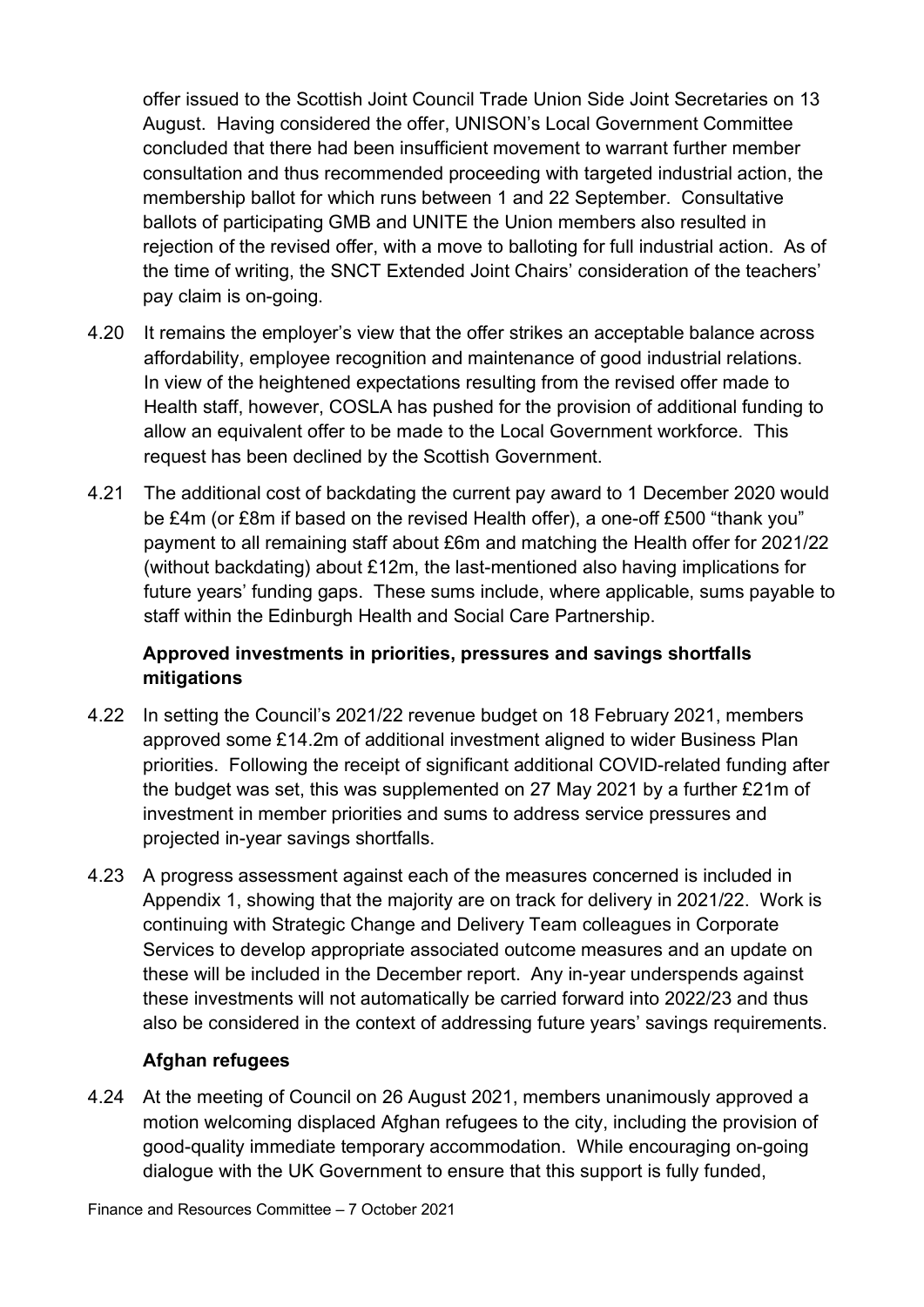members also agreed to delegate to the Chief Executive, in consultation with the Leader and Deputy Leader, approval of any other such costs not covered by UK funding or existing budgets by means of a contribution of up to £0.5m from the Council's unallocated reserve. Members are reminded that, following the realignment of the Council's reserves as part of the approved 2021/22 budget, the size of the unallocated reserve was increased from £13m to £25m. It is being assumed, however, that should this sum be required in 2021/22, a corresponding replenishment of the unallocated reserve will be undertaken in 2022/23.

#### **Edinburgh Integration Joint Board (EIJB)**

- 4.25 In March 2021, the EIJB agreed the 2021/22 financial plan and associated savings and recovery programme. Recognising that the additional measures which would be required to balance the plan would have a significant negative impact on performance gains and, ultimately, on outcomes for people, the board made the difficult decision to support a budget which did not deliver financial balance. At this point, the plan had a deficit of £9.3m and the EIJB Chief Officer and EIJB Chief Finance Officer were supported to continue tripartite efforts with colleagues in the Council and NHS Lothian to bridge this shortfall.
- 4.26 As part of the additional service investment approved by Council on 27 May, members then allocated £2.5m of further support to the EIJB, reducing the financial gap to £6.8m. In addition to this underlying remaining funding gap, an initial assessment has raised concerns around the ability to deliver the assumed level of purchasing-related savings of £11.2m implicit within the delegated budget.
- 4.27 As of the time of writing, tripartite discussions with the partners are continuing to address the residual gap. Discussions are also continuing with the Scottish Government to explore the extent to which the EIJB's earmarked reserves could be applied to support the range of financial pressures and challenges faced. Engagement with the Scottish Government is also continuing on the contents of the Quarter 1 Local Mobilisation Plan, with detailed feedback awaited.

#### **Financial flexibilities**

- 4.28 Members of the Committee have received a number of previous updates on the basis on which a number of financial "flexibilities" could be made available to manage the impacts of the pandemic over a longer timeframe. While the budget approved in February 2021 reflected the assumed use of the loans fund principal repayment deferral flexibility, following receipt of significant additional grant funding late in 2020/21, this assumption was then reversed as part of the May realignment.
- 4.29 On 18 August, the Cabinet Secretary for Finance and Economy wrote to the COSLA Spokesperson for Resources offering additional clarity on the availability of the service concession flexibility. The letter confirmed that councils would be permitted to write the balance of service concession payments over the remaining life of the asset. The size of this potential timing-related benefit would, however, be severely reduced by three main factors, namely:

Finance and Resources Committee – 7 October 2021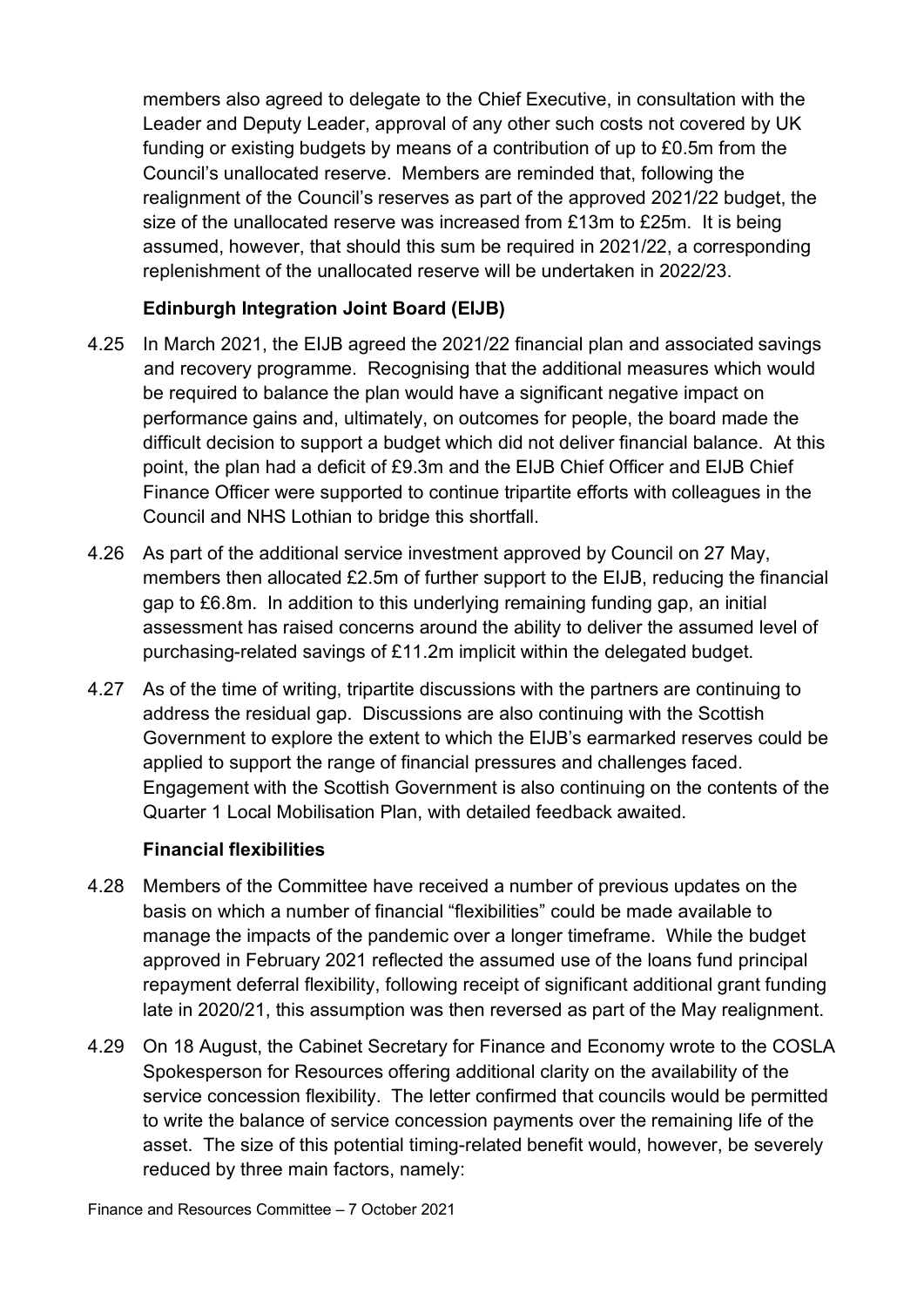- (i) allowing only the principal (and not the interest) element of the debt to be written off over the remaining asset life;
- (ii) allowing only prospective (and not retrospective) application of the flexibility, removing the potential for the accumulated benefit of the change to be applied by councils in supporting post-COVID recovery; and
- (iii) restricting the application of the flexibility to the value of the principal element of the debt net of Scottish Government Grant (in the case of the largest schools PPP schemes, this reduces the sums concerned, after application of the two restrictions above, by a further 80%).
- 4.30 While further work is required to quantify the position within the Council's own context, the combination of these factors would be expected to reduce the overall benefits relative to earlier Directors of Finance modelling by around 95%. Although the Council is able to defer its decision on adoption of the flexibility until closure of the 2021/22 accounts, any potential benefits are likely to be much more modest than was previously sought by councils. Discussion with the Scottish Government, however, remains on-going.

#### **Review of budget framework assumptions**

4.31 Following the receipt of significant additional COVID-related funding late in 2020/21 and a reprioritisation of the Council's own reserves, on 27 May members approved an increase in the budget framework's provision for the continuing impacts of the pandemic in 2021/22 and 2022/23 from £29m to £64.3m. In addition, £21m of available funding was approved in 2021/22 to mitigate existing budget pressures, anticipated savings delivery shortfalls and facilitate investment in member priorities. The investment in member priorities gives rise to up to £3.3m of recurring liabilities, resulting in revised cumulative funding gaps as follows:

|                                          |       |        |        |      | 2022/23 2023/24 2024/25 2025/26 2026/27 |
|------------------------------------------|-------|--------|--------|------|-----------------------------------------|
|                                          | £000  | £000   | £000   | £000 | £000                                    |
| Restated funding gap, taking account of  | 3,325 | 52.424 | 67,424 |      | 94,528   122,098                        |
| investment approved by Council on 27 May |       |        |        |      |                                         |

4.32 A summary of the main financial planning assumptions underpinning these incremental savings requirements is included as Appendix 2. These assumptions are the subject of on-going review, with the principal changes arising from the most recent reviews set out in the following sections.

#### **National Insurance – employer contribution rates**

4.33 On 7 September, the UK Government confirmed changes to National Insurance (NI) contribution rates to fund £12 billion of additional annual investment in the NHS and social care across the UK. Employer's contribution rates will increase by 1.25%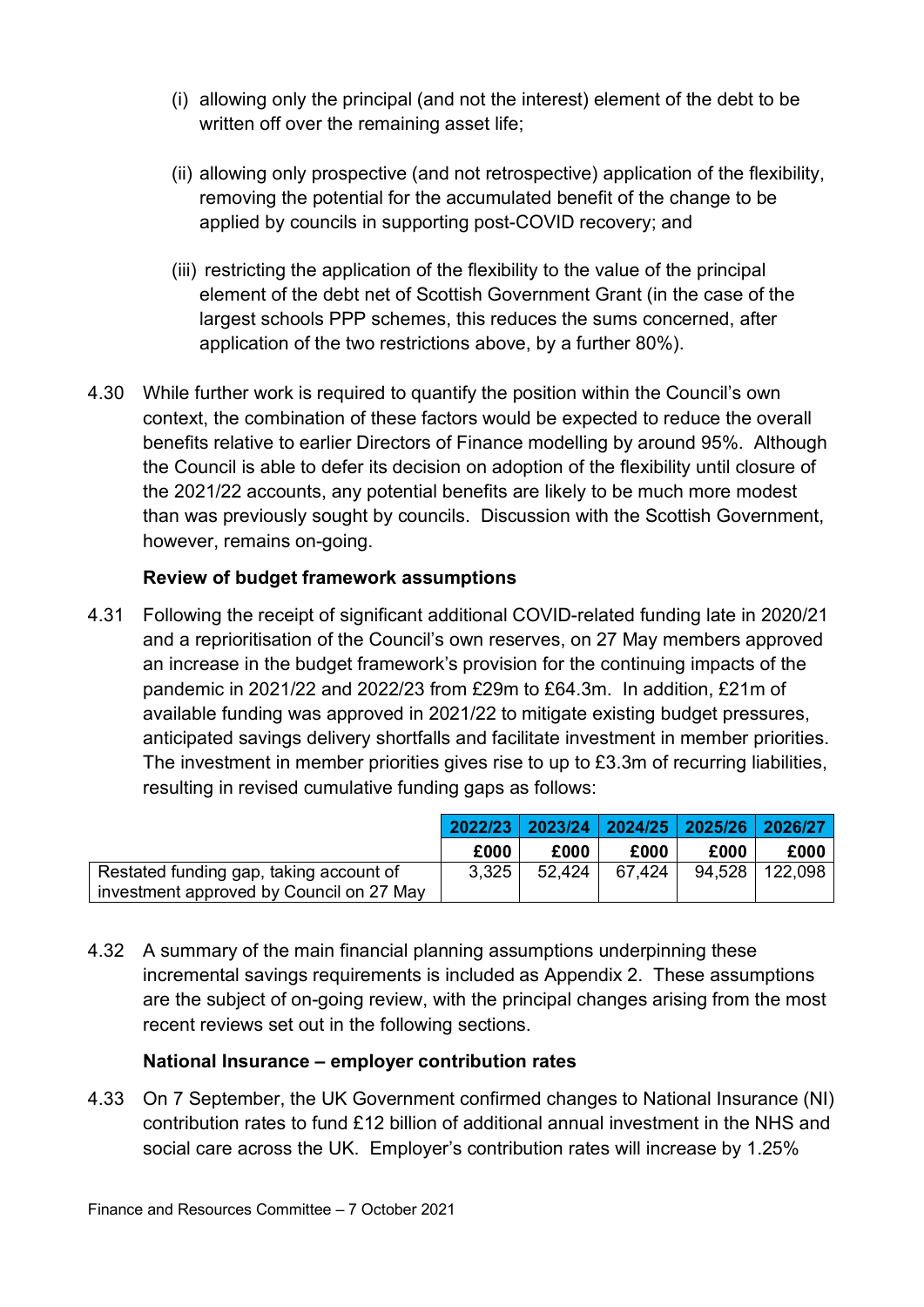during 2022/23, with a ringfenced Health and Social Care levy of 1.25% then introduced from 2023/24, subject to alignment to devolved funding arrangements.

4.34 Given that setting of NI rates is a reserved matter for the UK Government, these changes will also apply in Scotland. Based on the Council's current spend in this area, this change would be expected to give rise to a recurring pressure of some £5.9m and increase in line with the general pay award provision thereafter. While further clarification is required, it is understood, however, that the £12 billion raised by the rate changes may be net of additional liabilities incurred by public sector employers. This would give the potential, subject to decisions made by the Scottish Government, for the bodies affected to be compensated accordingly.

#### **Senior management restructuring and Voluntary Early Release Arrangements (VERA)**

4.35 To date, business cases resulting in the delivery of recurring annual savings of £2.014m have been approved. When adjusted for the £0.868m of this total required to contribute towards mitigation of existing service pressures or delivery of previously-approved savings, £1.146m is available for offset against the budget framework savings assumption in 2022/23 of £3.158m, resulting in a net shortfall of £2.012m. While opportunities for senior management restructuring and related efficiencies will continue to be explored where appropriate, it is considered prudent to incorporate this shortfall into the Council's financial planning going forward.

#### **Homelessness – recurring pressures**

- 4.36 As of 31 March 2020, the homelessness service was supporting 3,570 households in temporary accommodation. In response to and as a result of the COVID-19 pandemic, the numbers requiring temporary accommodation increased significantly during 2020/21 to 4,431 by 31 March 2021. Most of this increase was of necessity accommodated in short-term lets and bed and breakfast, the most expensive forms of accommodation. There was, however, also an increase in use of private sector leasing following the agreement of improved rates as part of the newly-approved contract.
- 4.37 This growth resulted in increased net costs of £8.8m in 2020/21, with the full-year effect for 2021/22 estimated to be £14m. Additional funding of £12m has been provided through the 2021/22 budget process to acknowledge the increased costs with an expectation that, as the impact of the pandemic eases, there will be a reduction in costs of £2m as the year progresses (at this stage, a £1.2m residual pressure is being forecast). It is furthermore hoped that any growth in excess of the budgeted level of funding will be mitigated through the roll-out of more explicitly preventative services and income maximisation activity agreed by Council in February.
- 4.38 Should the rate of increase seen between April and July continue for the rest of the year, however, the estimated impact for 2021/22 would be a further increase of £1m, taking the pressure to £2.2m. The full-year impact for 2022/23 would be an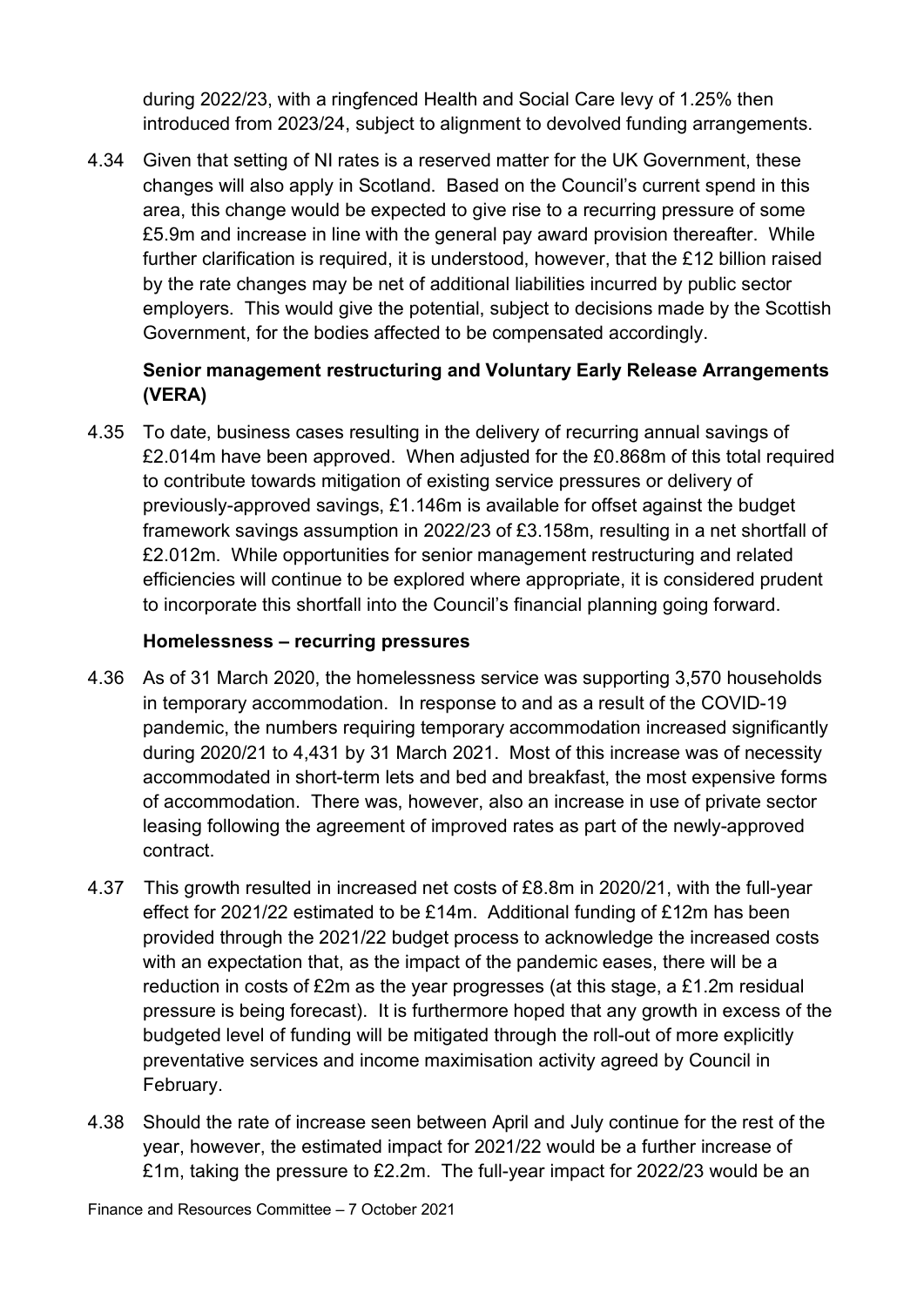increased cost of £3.3m. The budget planning assumption for 2022/23 is for a reduction of £4m i.e. reducing the overall level of additional funding to £8m. Should the rate of growth continue for the remainder of the year the service would be starting 2022/23 with a forecast pressure of £7.3m in this area.

4.39 While recognising the need to keep the position under review and to allow time for the preventative measures to take effect, it is considered prudent at this stage to increase the level of provision in 2022/23 from £8m to £10m, with the existing £5m currently baselined thereafter increased to £7m. These changes have the effect of increasing the cumulative funding gap by £2m in each of the next five years.

#### **Edinburgh Integration Joint Board – additional funding support in 2021/22**

4.40 Members will recall that the motion approved by Council on 27 May provided an additional £2.5m of in-year support to the EIJB, being equivalent to the Council's proportionate share of the overall projected shortfall in 2021/22. Recognising the continuing prioritisation of the Partnership's pandemic response and the consequent delay in implementing aspects of its transformation programme, it is considered prudent to extend this support for a further year.

#### **Pay award, 2021/22 – recurring impacts**

- 4.41 As noted earlier in the report, the level of employee pay award for 2021/22 has not yet been agreed. The current employer's offer would give rise to a recurring pressure of £1.6m relative to the current level of provision contained within the budget framework.
- 4.42 It is anticipated that such a level of pressure could be contained in 2022/23 and 2023/24 through redirecting the existing provision for additional Wave 4 school running costs contained within the framework that is not yet required. This saving is however, of its nature, not sustainable over the longer term. Should the final level of settlement be higher than the current employer's offer, this would by extension result in a higher in-year savings requirement and increase the residual funding gap going forward. By means of illustration, each 1% increase would give rise to an additional cost of around £6m.
- 4.43 Members will be kept apprised of developments in this area and a further update on any resulting financial implications will be reported to the Committee's next meeting on 9 December.

#### **Reinstatement of unallocated General Fund reserve**

4.44 As noted in Paragraph 4.24, on 26 August 2021, Council agreed to allocate up to £0.5m from the unallocated general reserve to meet any unfunded costs arising from the resettlement of Afghan refugees within the city. Should this sum be required in 2021/22, the updated budget framework assumes reinstatement of the reserve in 2022/23.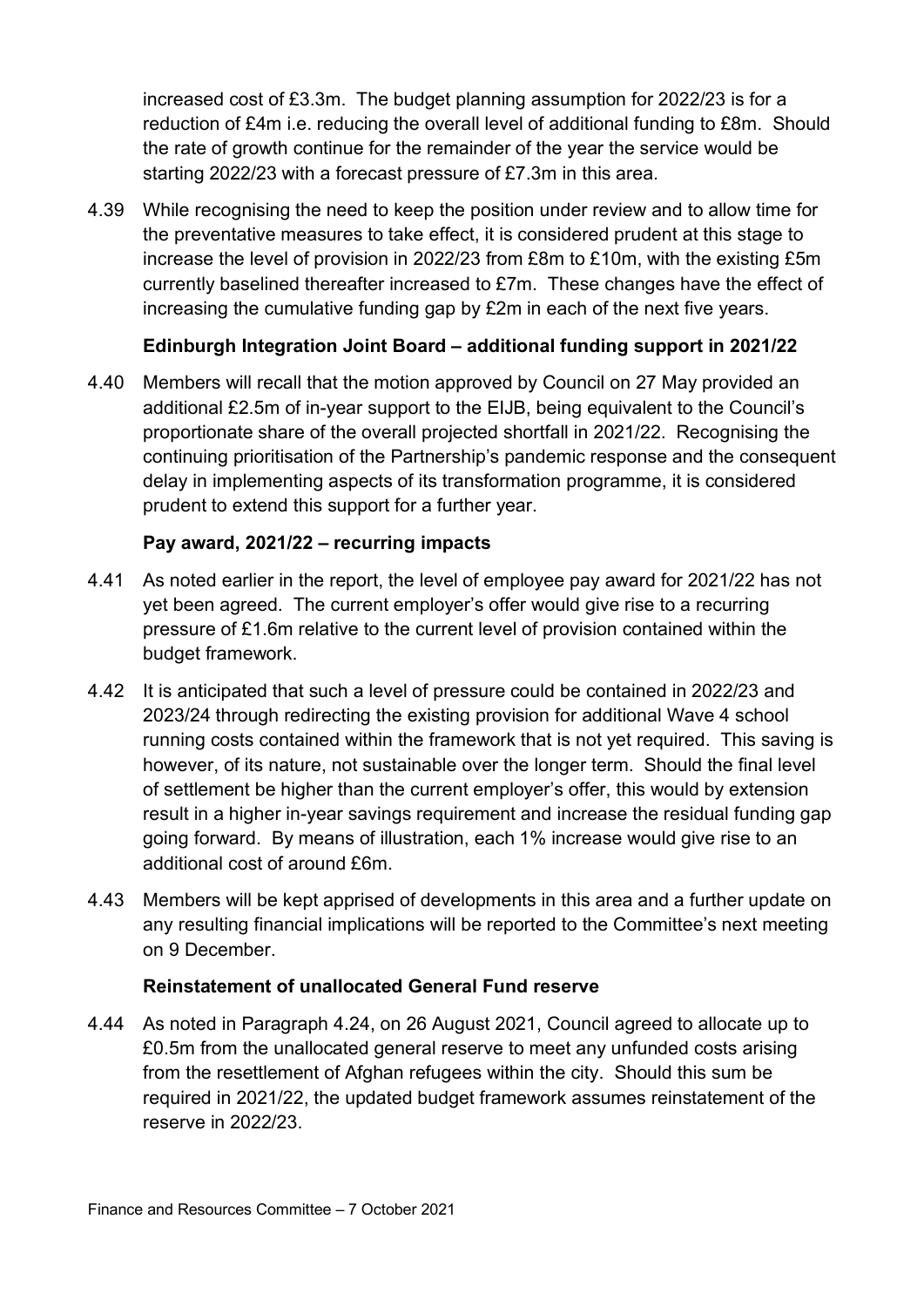#### **Review of budget framework loans charge provision**

- 4.45 The Sustainable Capital Budget Strategy 2022/32 report included elsewhere on today's agenda includes a detailed commentary on the review of the current capital investment programme to ensure alignment between the updated programming of works and the related loans charge provision requirement within the revenue budget framework.
- 4.46 Through a combination of (i) COVID-related and other programme slippage, (ii) the impact of the Loans Fund review reported to the Finance and Resources Committee on 14 February 2020, (iii) borrowing secured at historically low rates and (iv) anticipated reductions in interest rates going forward, opportunities have been identified to fund, in full, the current 2022/32 capital investment programme whilst also consolidating within the framework the savings in loans charges apparent in the current year's revenue monitoring. In addition to the £6m of savings in 2021/22 forecast in this area, in-year programme slippage is anticipated to result in a further £2m of loans charge savings relative to budgetary provision accruing from 2022/23 onwards. An assumed recurring saving of £8m is therefore available to offset the net pressures outlined in the preceding sections, resulting in the updated savings requirements shown in the table below.

|                                           | 2022/23 | 2023/24  | 2024/25     | 2025/26  | 2026/27  |
|-------------------------------------------|---------|----------|-------------|----------|----------|
|                                           | £000    | £000     | £000        | £000     | £000     |
| Restated funding gap, taking account      | 3,325   | 52,424   | 67,424      | 94,528   | 122,098  |
| of investment approved by Council on      |         |          |             |          |          |
| 27 May                                    |         |          |             |          |          |
| <b>Subsequent changes:</b>                |         |          |             |          |          |
| National Insurance - 1.25% employer       | 5,900   | 6,077    | 6,259       | 6,447    | 6,641    |
| contribution rate increase from April     |         |          |             |          |          |
| 2022                                      |         |          |             |          |          |
| <b>VERA/Senior Management review -</b>    | 2,012   | 2,012    | 2,012       | 2,012    | 2,012    |
| savings delivery shortfall                |         |          |             |          |          |
| Homelessness - additional provision       | 2,000   | 2,000    | 2,000       | 2,000    | 2,000    |
| for continuing service pressure           |         |          |             |          |          |
| <b>Integration Joint Board - assumed</b>  | 2,500   | $\Omega$ | $\Omega$    | $\Omega$ | $\Omega$ |
| continuation of additional 2021/22        |         |          |             |          |          |
| contribution for further year             |         |          |             |          |          |
| Pay award - continuing pressure of        | 1,600   | 1,600    | 1,600       | 1,600    | 1,600    |
| current employer offer for 2021/22        |         |          |             |          |          |
| Wave 4 revenue running costs -            | (1,600) | (1,600)  | $\mathbf 0$ | $\Omega$ | $\Omega$ |
| timing-related saving                     |         |          |             |          |          |
| <b>Reinstatement of unallocated</b>       | 500     | $\Omega$ | $\Omega$    | $\Omega$ | $\Omega$ |
| general reserve (if utilised in 2021/22)  |         |          |             |          |          |
| <b>Reduction in required loans charge</b> | (8,000) | (8,000)  | (8,000)     | (8,000)  | (8,000)  |
| provision                                 |         |          |             |          |          |
| <b>Revised estimated funding gap</b>      | 8,237   | 54,513   | 71,295      | 98,587   | 126,350  |

4.47 These assumptions will be reviewed upon receipt of the Local Government Finance Settlement. The UK Government has now confirmed that it will present a multi-year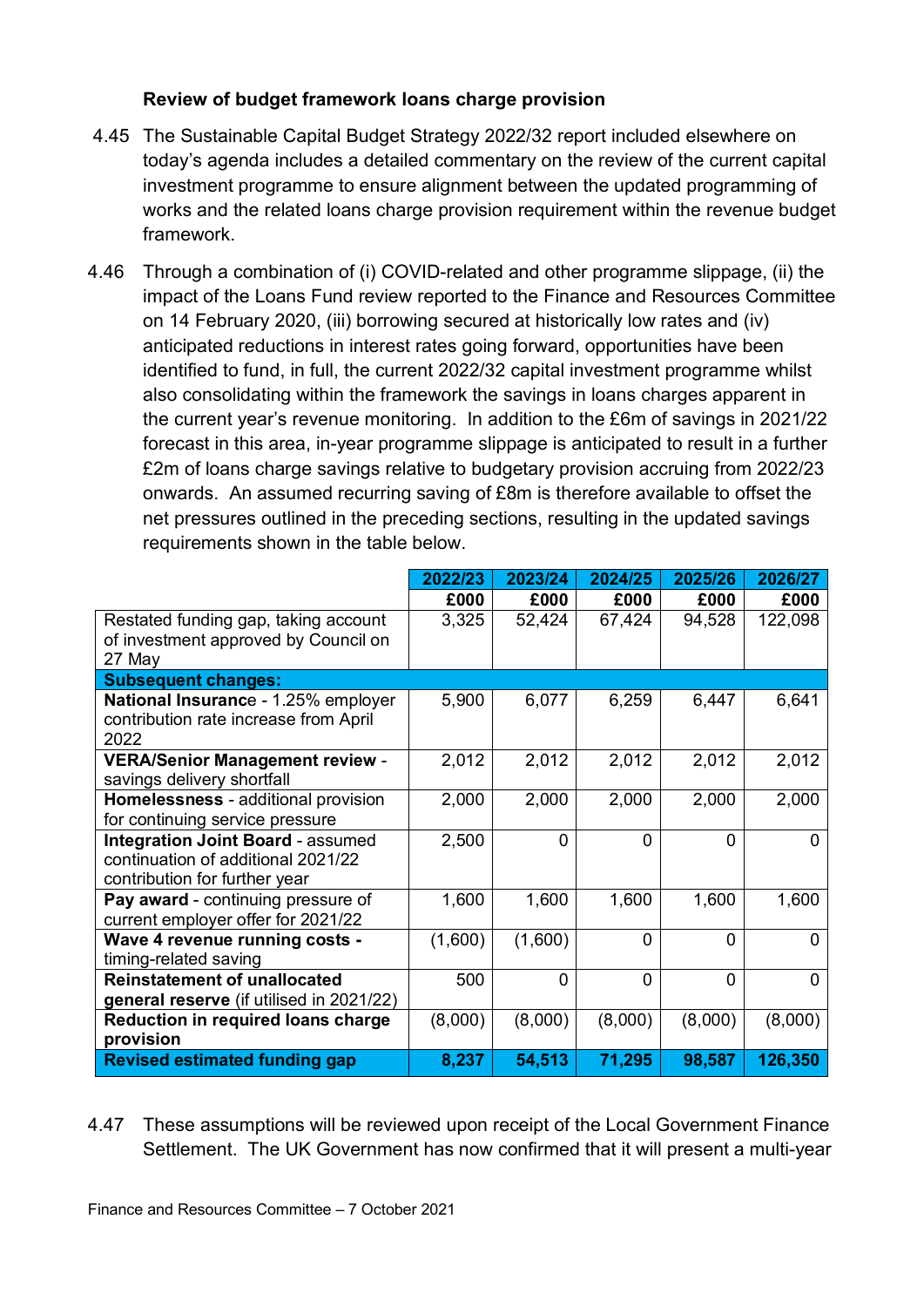2021 Spending Review and Autumn Budget on 27 October, including planning totals for both revenue and capital expenditure for the period from 2022/23 to 2024/25 inclusive. The Cabinet Secretary for Finance and Economy has now agreed with the Scottish Parliament's Finance and Public Administration Committee that the Scottish Budget will be introduced on 9 December 2021. Although the announcement is expected to cover only one year, this will be accompanied by the publication of the Scottish Government's Medium-Term Financial Strategy which will provide relevant context and frame its strategic approach to fiscal policy. As of the time of writing, a specific publication date for the Local Government Finance Settlement (also covering one year) remains to be confirmed but is anticipated to be shortly after the Budget announcement.

- 4.48 While full funding of the existing capital programme is to be welcomed, it is important to re-emphasise that delivery of the associated plan is dependent upon a balanced medium- to longer-term revenue budget framework. As can be seen from the table above, significant funding shortfalls remain, particularly in respect of the incremental savings requirement in 2023/24 and, as such, this criterion cannot yet be considered to have been met.
- 4.49 Recognising the lead-in time for the scale of change likely to be required, this position re-emphasises the need for early consideration and a corresponding comprehensive and sustainable savings plan, rooted in the Council's priorities as set out in the Business Plan, to be initiated by the autumn to address the projected funding gap in 2022/23 and, in particular, the significant shortfalls in subsequent years.

#### **Other risks**

- 4.50 A number of other risks exist within the budget framework, including but not limited to the following:
	- (i) while the level of provision has been increased significantly, the continuing expenditure and cost impacts of the pandemic on the Council and its ALEOs may exceed the level of provision contained within the budget framework, particularly in 2023/24 and 2024/25 when this provision reduces to £11m and £3m respectively;
	- (ii) pressures or savings delivery shortfalls being mitigated on a one-off basis through the provision of additional funding in 2021/22 (excluding homelessness and the EIJB, totalling £2.846m) are not managed on a sustainable basis going forward, giving rise to recurring pressures in future years;
	- (iii) for those investments where assumed recurring provision has been incorporated within the framework, this level of funding may be insufficient, particularly in demand-led areas; and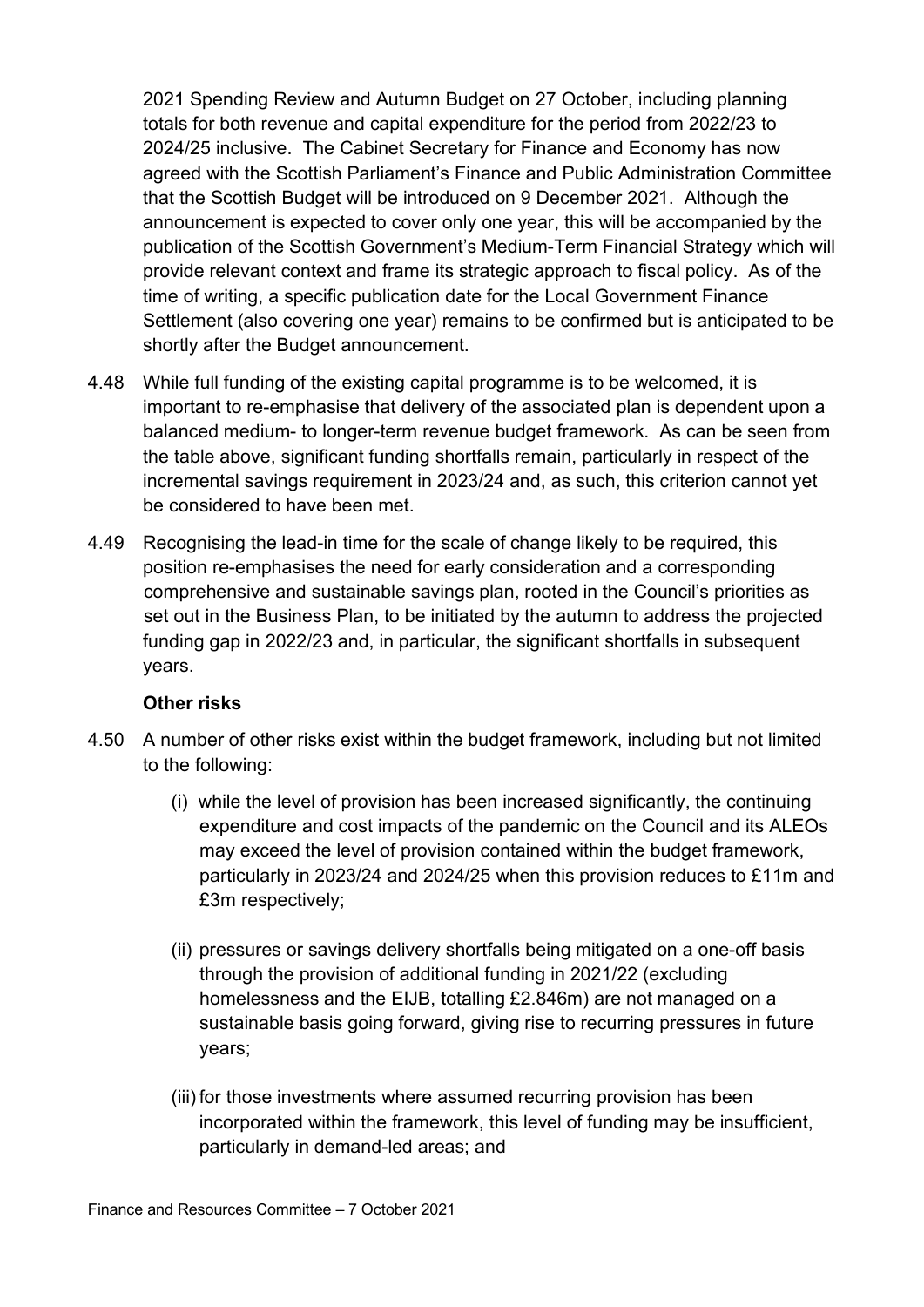a wider inability to identify further savings, given that only £0.310m of proposals were brought forward as part of 2021/22 budget discussions.

4.51 At the meeting of Council on 23 September 2021, members agreed to the granting of an additional fixed day's leave for all employees on 3 June 2022 to mark Her Majesty the Queen's Platinum Jubilee. While the sums concerned remain to be confirmed, this will give rise to enhanced payments and other costs for employees and services still requiring to operate on this date.

#### **Budget "lessons learned" review**

- 4.52 A "lessons learned" review has been introduced as part of the annual budget process. Interviews were held with elected members, the Corporate Leadership Team and colleagues from Finance and Strategic Change and Delivery. The review was based on the CIPFA Financial Management Code which sets the principles and standards of financial management for local authorities; supports improved financial resilience; and encourages greater organisational responsibility for financial management and sustainability.
- 4.53 General feedback on the Council's 2021/22 budget-setting process was positive, recognising the complexity of tracking and reporting frequently-changing funding announcements and expenditure/income impacts during the pandemic. It was felt that complex information was presented in a clear, concise and timely manner with good cross-party engagement through the Finance and Resources Committee and good wider engagement on budget matters with all political groups.
- 4.54 Feedback recognised a number of positive improvements within the 2021/22 budget-setting process including realignment and reprioritisation of reserves; provision for underlying service pressures and anticipated savings shortfalls; approval of Business Plan priorities; and investment in prevention-related initiatives.
- 4.55 A number of suggestions for further improvements to the budget process were identified with a key priority being the development of a detailed medium-term revenue savings and prioritisation programme aligned to Business Plan priorities. An action plan has been agreed (included as Appendix 3) and implementation will be reported through Committee with progress to date including a review of a number of key budget assumptions within the medium-term revenue budget framework; agreement by the Council of a proportionate additional contribution of £2.5m to the EIJB 2021/22 budget gap; increased provision of £39m in 2021/22 and £25m in 2022/23 for the estimated financial impacts of Covid-19; and development of funding solutions to address budget gaps and support a sustainable capital budget strategy.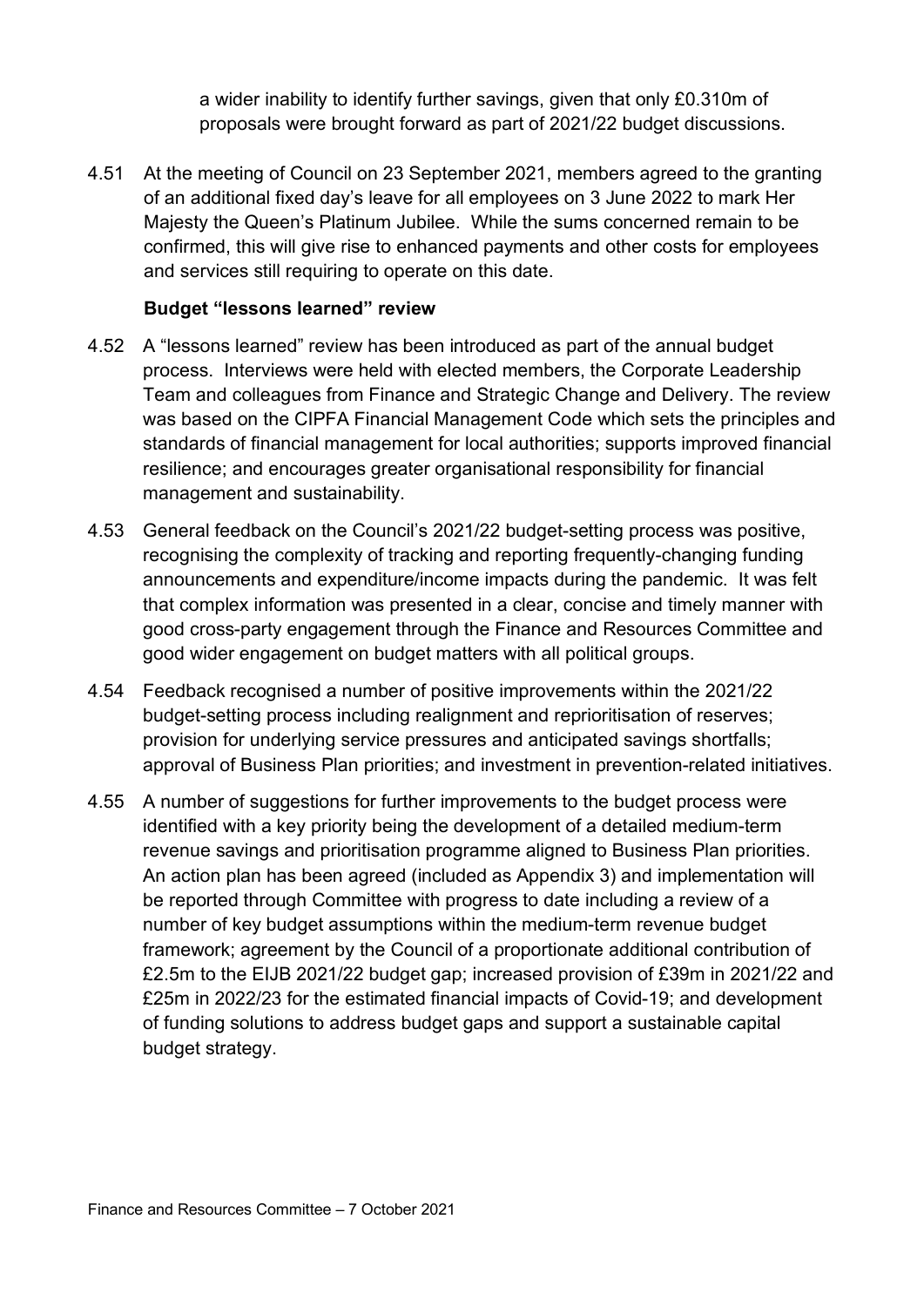### **5. Next Steps**

- 5.1 The cost and income impacts of the coronavirus pandemic will continue to be actively tracked and refined as additional clarity is received on the timing and nature of the easing of current restrictions.
- 5.2 Executive Directors require to bring forward measures to offset in full the savings delivery shortfalls and residual service pressures within their respective areas of responsibility. At this stage, however, shortfalls of £2.6m (Communities and Families) and £1.6m (Place) remain and the development of corresponding sustainable actions is required both to reduce any in-year call on the Council's earmarked reserves and enhance the sustainability of the budget framework.

#### **6. Financial impact**

- 6.1 The report notes a range of significant expenditure pressures, both in respect of Council services and impacts on the activities of the Council's ALEOs. While a balanced in-year position is currently being forecast, the financial impacts of the pandemic are expected to continue at least into the medium term and will, alongside management of risks and pressures, thus be subject to on-going review as part of maintaining the integrity of the revised budget framework approved by Council on 27 May.
- 6.2 While the receipt of recent additional funding is to be welcomed, it is important not to lose sight of the more fundamental need to bring forward a comprehensive and sustainable savings plan, rooted in the Council's priorities, to address significant projected funding gaps from 2023/24 onwards.

#### **7. Stakeholder/Community Impact**

7.1 A detailed report summarising the response to the Council's recent engagement on budget priorities for 2021/22 and beyond, including relevant supporting material from other engagement activity on priorities and life experiences during the COVID-19 pandemic, was considered by the Finance and Resources Committee on 2 February and referred on to Council as part of the 2021/22 budget-setting meeting.

#### **8. Background reading/external references**

- 8.1 [Finance Update,](ttps://democracy.edinburgh.gov.uk/documents/s36027/7.1%20Financial%20Update.pdf) Edinburgh Integration Joint Board, 17 August 2021
- 8.2 [Revenue Monitoring 2021/22 –](https://democracy.edinburgh.gov.uk/documents/s35951/Item%207.3%20-%20Revenue%20Monitoring%202021-22%20month%20three%20position.pdf) Month Three Position, Finance and Resources Committee, 12 August 2021
- 8.3 [Revenue Budget Framework 2021/26 Update](https://democracy.edinburgh.gov.uk/documents/s34214/Item%207.2%20-%20Revenue%20Budget%20Framework%202021-26%20Update%20-%20Referral%20from%20FR%20Cttee.pdf) referral from the Finance and Resources Committee, The City of Edinburgh Council, 27 May 2021
- 8.4 [Revenue Budget 2020/21 and 2021/26 Budget Framework Update,](https://democracy.edinburgh.gov.uk/documents/s32043/7.3%20-%20Revenue%20Budget%20202021%20and%202021-26%20Budget%20Framework%20Update.pdf) Finance and Resources Committee, 4 March 2021
- 8.5 [Coalition Budget Motion,](https://democracy.edinburgh.gov.uk/documents/s31642/Coalition%20Budget%20Motion%202021-22.pdf) The City of Edinburgh Council, 18 February 2021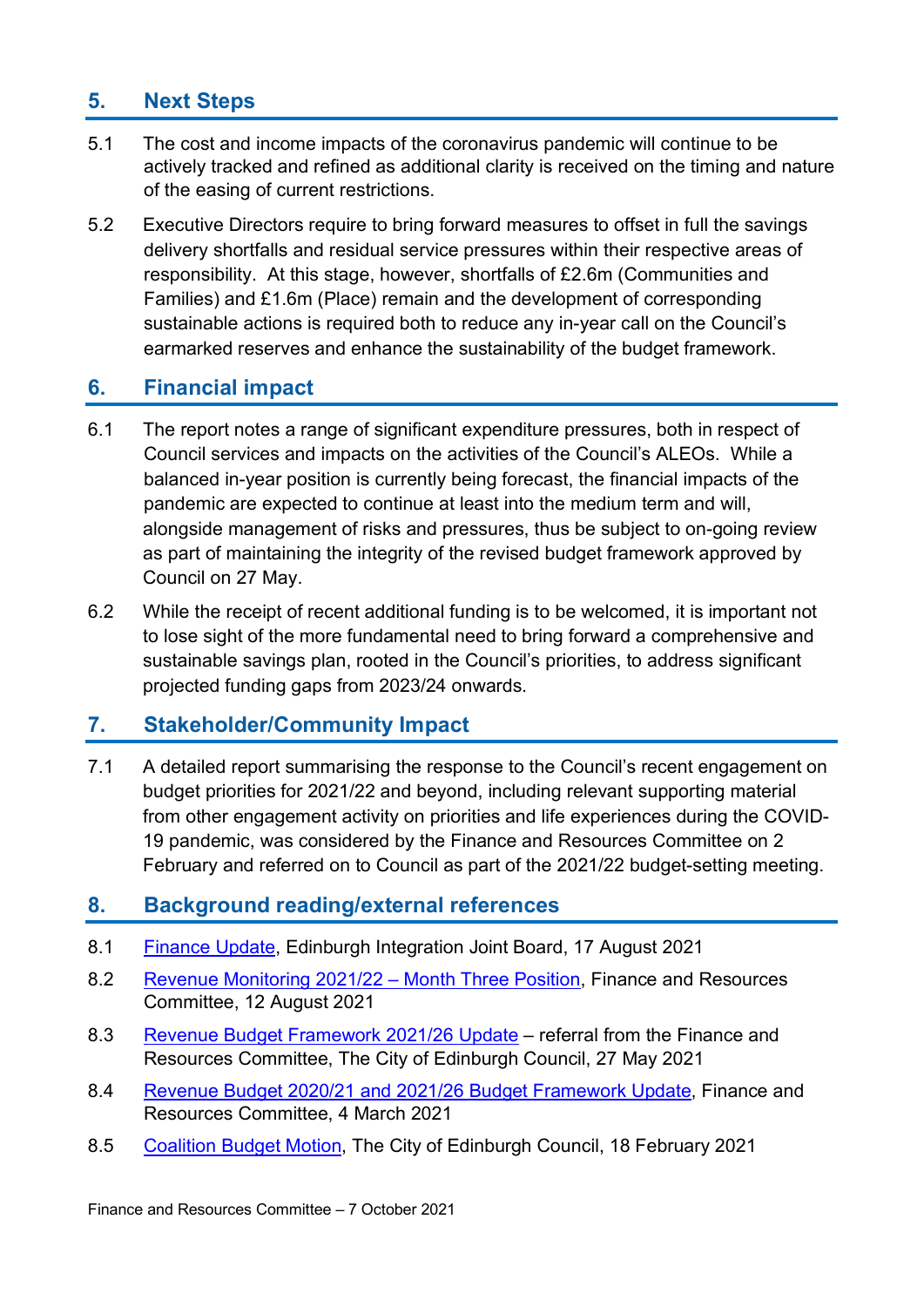### **9. Appendices**

- 9.1 Appendix 1 Approved investments and pressure/savings shortfall mitigations current status
- 9.2 Appendix 2 Current principal financial planning assumptions, 2022/23 to 2026/27
- 9.2 Appendix 3 Budget "Lessons Learned" Action Plan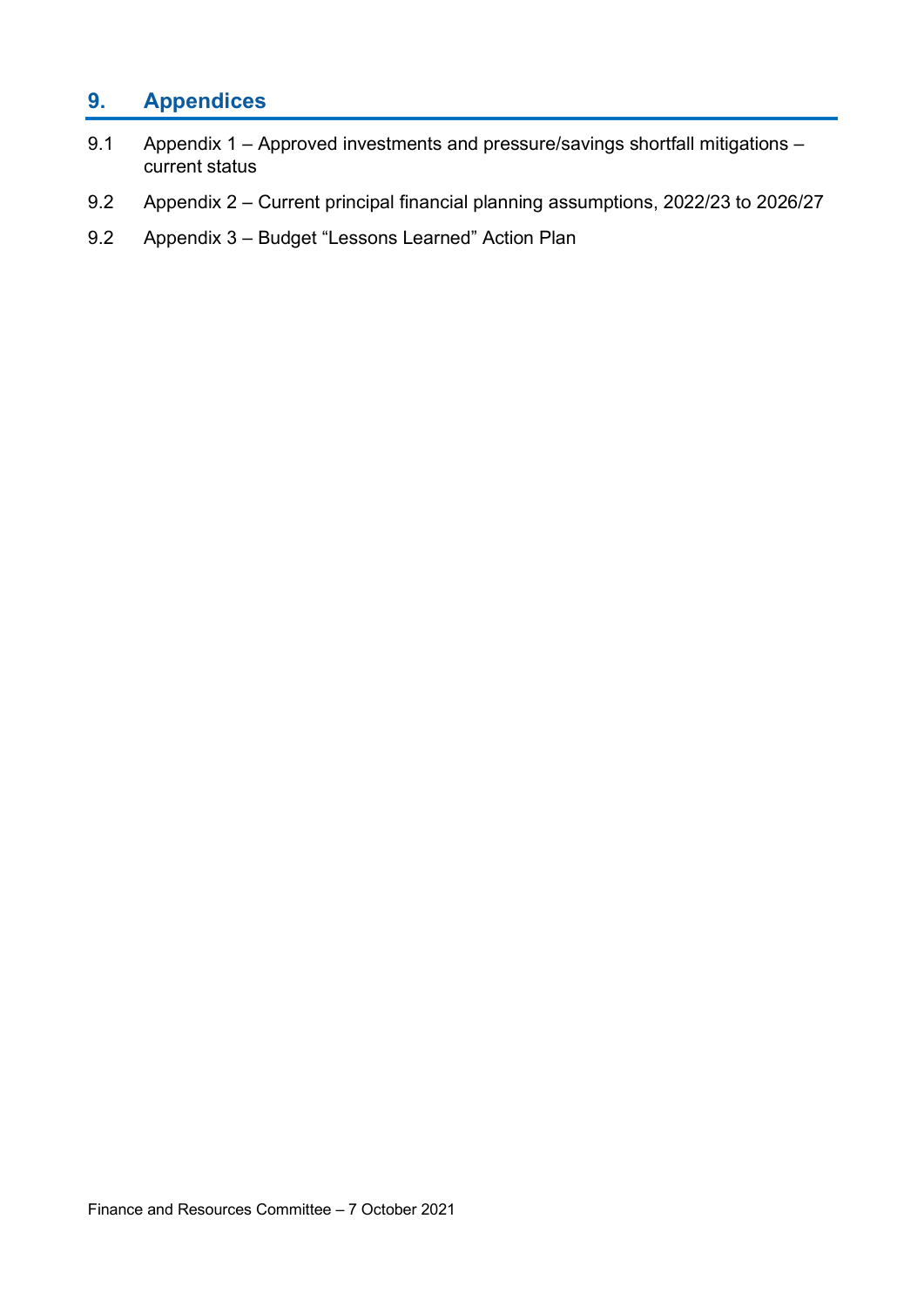## *Approved investments and pressure/savings shortfall mitigations – current status Appendix 1*

| Investment                                                         | 2021/22<br>£m | Investment/<br>Pressure | <b>Current Directorate</b>           | <b>RAG</b><br><b>Status</b> | <b>Status Narrative</b>                                                                                                                                                                                                                                                                                                                                                                                                | Risk of overspend                                    |
|--------------------------------------------------------------------|---------------|-------------------------|--------------------------------------|-----------------------------|------------------------------------------------------------------------------------------------------------------------------------------------------------------------------------------------------------------------------------------------------------------------------------------------------------------------------------------------------------------------------------------------------------------------|------------------------------------------------------|
| Communal Bins                                                      | 1.100         | Investment              | Place                                | R <sub>1</sub>              | No contractual commitment to be made until outcome of Zero Waste Scotland funding<br>application is known in October 2021. Revised business case may be required depending on<br>funding outcome.                                                                                                                                                                                                                      |                                                      |
| Tram Concessions – free under-19 travel                            | 0.500         | Investment              | Place                                | R                           | Scottish Government policy is now for under-22 free travel on buses. If this were applied to Eligibility criteria will require to be tightly<br>trams, the cost would exceed the approved annual level of investment funding by at least<br>$f$ 1m, with this sum likely to increase significantly upon opening of the tram extension.                                                                                 | defined to prevent risk of significant<br>overspend. |
| Edinburgh Bike Scheme                                              | 0.800         | Investment              | Place                                | R                           | Following the failure of contract extension negotiations, the current scheme ended on 17<br>September and alternative options are therefore being investigated.                                                                                                                                                                                                                                                        |                                                      |
| Carers' Recovery Fund                                              | 0.250         | Investment              | Health and Social Care               | $\mathsf{A}$                | Discussions have been initiated between VOCAL (Voice of Carers Across Lothian) and the<br>Edinburgh Health and Social Care Partnership to develop detailed delivery plans.                                                                                                                                                                                                                                             |                                                      |
| Early commitments to support a city-wide<br>2030 Net Zero Strategy | 0.700         | Investment              | Corporate Services                   | $\mathsf{A}$                | Council Sustainability Team costs fully covered; some delay on commissioning energy<br>consultancy but deliverable. As of time of writing, public campaigns have not yet begun<br>hence amber overall status.                                                                                                                                                                                                          |                                                      |
| Food Growing                                                       | 0.130         | Investment              | Corporate Services                   | $\mathsf{A}$                | Draft profile of investment has been developed for discussion with Sustainability and<br>Equality Champion.                                                                                                                                                                                                                                                                                                            |                                                      |
| Positive Destination and Holiday<br>Programme Officers             | 0.124         | Investment              | Education and Children's<br>Services | $\mathsf{A}$                | Recruitment process is underway.                                                                                                                                                                                                                                                                                                                                                                                       |                                                      |
| All Ability Bikes                                                  | 0.071         | Investment              | Place                                | $\mathsf{A}$                | Grant award to the Thistle Foundation to support the delivery of a service to allow adaptive<br>cycles to be available for disabled people across the city was approved by Transport and<br>Environment Committee at continuation of its meeting originally held on 19 August 2021.                                                                                                                                    |                                                      |
| Smart Cities                                                       | 0.500         | Investment              | Place                                | $\mathsf{A}$                | The related commercial terms are currently being finalised and the programme will seek to<br>join the Council's Change Portfolio for in-depth monitoring from September 2021.                                                                                                                                                                                                                                          |                                                      |
| Roads, Carriageways and Pavements                                  | 6.000         | Investment              | Place                                | $\mathsf{A}$                | Delivery programme has been developed and associated phasing is being agreed with<br>Finance colleagues.                                                                                                                                                                                                                                                                                                               |                                                      |
| Increased foot and cycleway gritting and<br>cleaning               | 0.300         | Investment              | Place                                | $\mathsf{A}$                | Procurement of the additional vehicles is underway. Pavement gritting routes have been<br>designed and are being tested and risk-assessed by staff.                                                                                                                                                                                                                                                                    |                                                      |
| Electric Vehicle Infrastructure                                    | 0.250         | Investment              | Place                                | $\mathsf{A}$                | Relates to installation of charging points for Council fleet                                                                                                                                                                                                                                                                                                                                                           |                                                      |
| 20 minute neighbourhood strategy -<br>enabling works               | 0.500         | Investment              | Place                                | $\mathsf{A}$                | 18-month funding agreed at CLT on 28 July and now into secondments and/or recruitment<br>for resource.                                                                                                                                                                                                                                                                                                                 |                                                      |
| Accelerating decarbonisation of the<br>Council's estate            | 1.000         | Investment              | Place                                | $\mathsf{A}$                | Near completion of feasibility stage for the two pilot projects with a further 11 projects now<br>in tranche 1 of feasibility since funding approved. Investment likely to be fully committed by<br>the end of this financial year, once cost profile of these pilots fully understood. Members'<br>briefing is being scheduled to give an overview of the programme and investment required<br>to reach 2030 targets. |                                                      |
| Energy and Waste actions and Net Zero<br>Strategy                  | 0.200         | Investment              | Place                                | $\mathsf{A}$                | Implementation planning underway, project management support required given tight<br>timescales.                                                                                                                                                                                                                                                                                                                       |                                                      |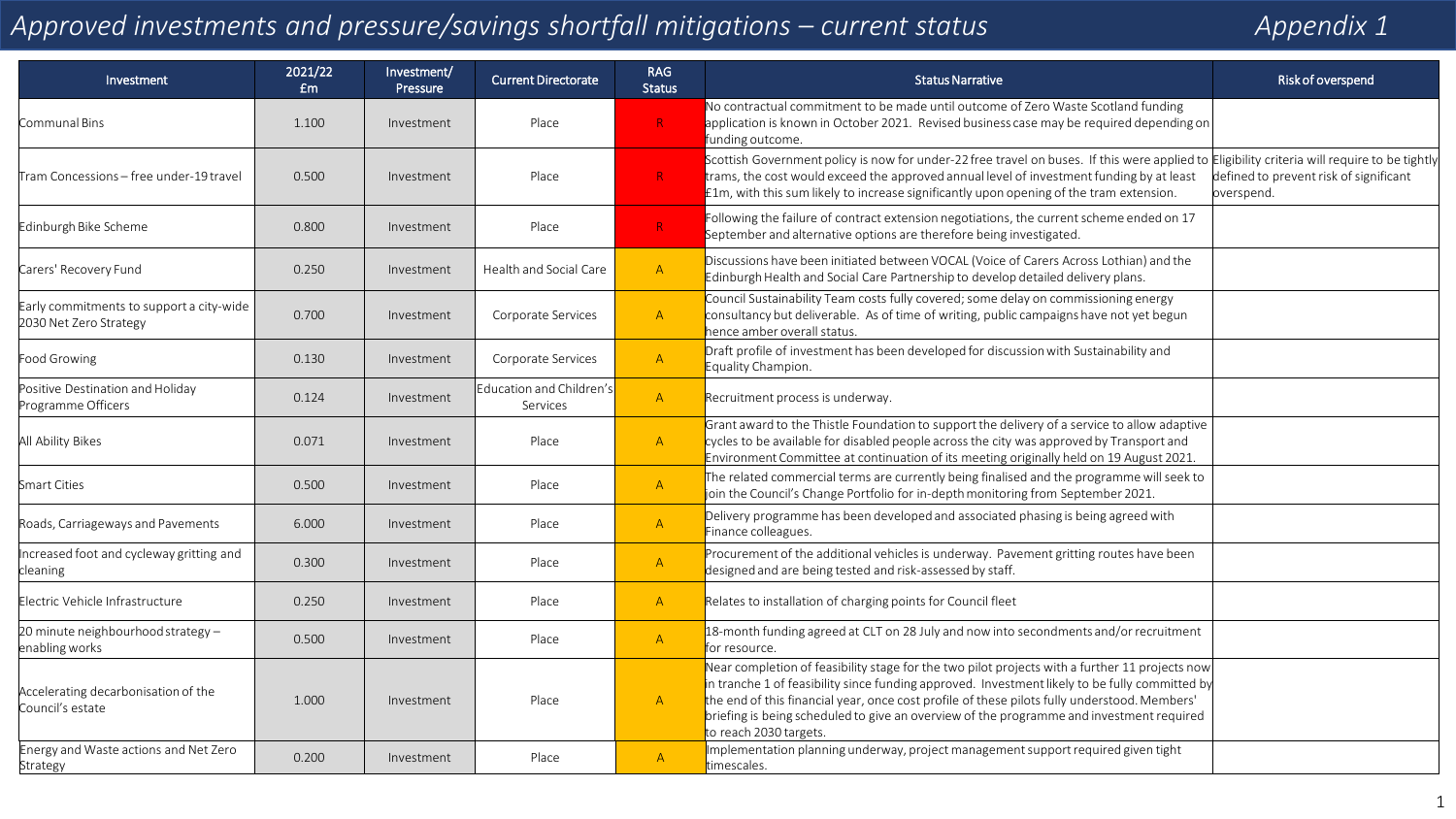### *Approved investments and pressure/savings shortfall mitigations – current status*

| Investment                                       | 2021/22<br>£m | Investment/Pressure | <b>Directorate</b>                   | <b>RAG</b><br><b>Status</b> | <b>Status Narrative</b>                                                                                                                                                | Risk of overspend                                                                                                 |
|--------------------------------------------------|---------------|---------------------|--------------------------------------|-----------------------------|------------------------------------------------------------------------------------------------------------------------------------------------------------------------|-------------------------------------------------------------------------------------------------------------------|
| Council Tax freeze - net loss of incomel         | 5.200         | Investment          | Corporate                            | G                           | No further action needed; Council Tax frozen (and 3% "compensation" received) as<br>part of setting Council's 2021/22 budget on 18 February.                           |                                                                                                                   |
| Contribution to reserves                         | 2.743         | Investment          | Corporate                            | G                           | No further action needed; actioned as part of setting 2021/22 budget.                                                                                                  |                                                                                                                   |
| Edinburgh Integration Joint Board                | 2.500         | Investment          | Corporate                            | G                           | Transfer actioned; no further action needed.                                                                                                                           |                                                                                                                   |
| Discretionary fees and charges                   | 0.170         | Investment          | Corporate                            | $\mathsf{G}$                | No further action needed; freezing of school meal, garden aid, library and home care<br>charges approved as part of 2021/22 budget motion.                             |                                                                                                                   |
| Independent Inquiries                            | 0.400         | Investment          | Corporate                            | G                           | In-year spend being tracked and reported to Group Leaders.                                                                                                             | Given the demand-led nature of the<br>inquiry, there is an inherent risk of<br>overspend.                         |
| Maximising income and meeting crisis<br>needs    | 1.050         | Investment          | Corporate Services                   | G                           | Implementation on track, with owners established for each element (Income Max,<br>Discover, 1in5 and Advice Services)                                                  |                                                                                                                   |
| Sustainability                                   | 0.300         | Investment          | Corporate Services                   | G                           | Carbon literacy training and COP26 events in train                                                                                                                     |                                                                                                                   |
| Embedding prevention and<br>community engagement | 0.600         | Investment          | Corporate Services                   | G                           | Resource profile agreed at CLT 28/07, with outcomes to be fully defined. Recruitment<br>is underway.                                                                   |                                                                                                                   |
| Diversity Training                               | 0.100         | Investment          | Corporate Services                   | G                           | Project plan developed and training delivery partners commissioned.                                                                                                    |                                                                                                                   |
| Gaelic Development Officer                       | 0.052         | Investment          | Corporate Services                   | G                           | Relates to the extension of an existing fixed-term post and has been progressed.                                                                                       |                                                                                                                   |
| Homelessness support and advice                  | 0.400         | Investment          | Education and Children's<br>Services | G                           | Spend of additional funds is on track with recruitment nearly complete and training<br>underway.                                                                       |                                                                                                                   |
| ibrary Books                                     | 0.050         | Investment          | Education and Children's<br>Services | G                           | Funding for pupil educational and development needs within school libraries (£29k), in<br>addition to spend within wider library estate.                               |                                                                                                                   |
| Nursery deferrals                                | 0.169         | Investment          | Education and Children's<br>Services | G                           | Funding for expected increase in number of deferrals for entry to P1, based on 40<br>additional deferrals.                                                             | Based on the actual number of deferrals<br>for session 2021/22, the level of<br>investment is broadly sufficient. |
| 1-to-1 Digital Learning                          | 2.000         | Investment          | Education and Children's<br>Services | $\mathsf{G}$                | Project underway with business case approved at CLT, updates to Policy and<br>Sustainability Committee and Governance, Risk and Best Value in August and<br>September. |                                                                                                                   |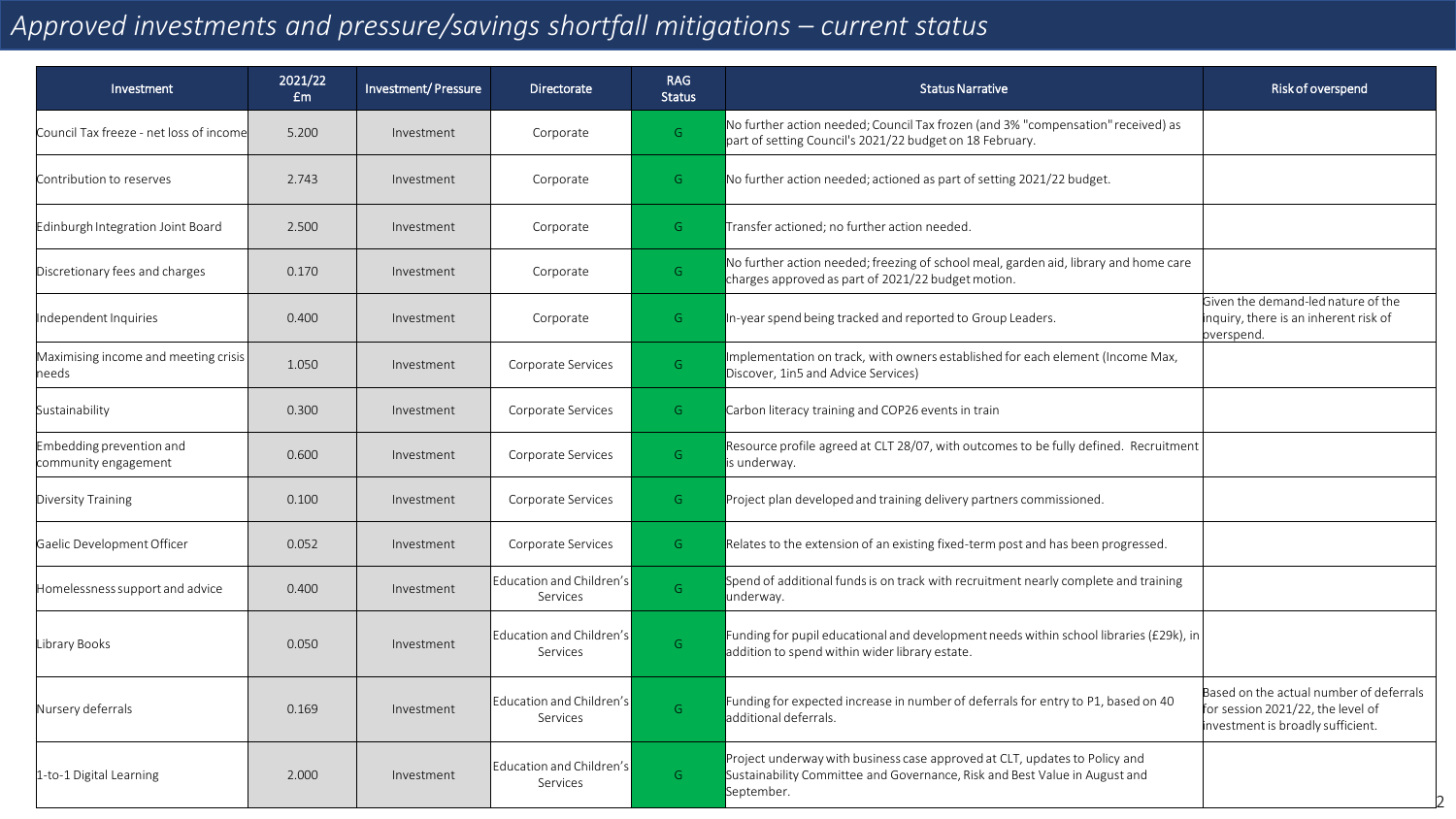### *Approved investments and pressure/savings shortfall mitigations – current status*

| Investment                                                            | 2021/22<br>£m | Investment/Pressure        | <b>Directorate</b>                   | <b>RAG</b><br><b>Status</b>                                                                             | <b>Status Narrative</b>                                                                                                                                                               | Risk of overspend                                                                                                                                                      |
|-----------------------------------------------------------------------|---------------|----------------------------|--------------------------------------|---------------------------------------------------------------------------------------------------------|---------------------------------------------------------------------------------------------------------------------------------------------------------------------------------------|------------------------------------------------------------------------------------------------------------------------------------------------------------------------|
| Homelessness                                                          | 2.000         | <b>Offsetting Pressure</b> | Education and Children's<br>Services | G                                                                                                       | £2m allocated based on initial assessment of residual pressure of £3m.                                                                                                                | Current projected residual pressure of<br>£1.2m but being contained within balanced<br>overall Council-wide position in 2021/22                                        |
| Looked after children                                                 | 1.500         | <b>Offsetting Pressure</b> | Education and Children's<br>Services | $\mathsf{G}$                                                                                            | To be applied to address pressures in Out of Council Residential and Secure<br>placements pending implementation of early intervention and preventative<br>measures to reduce demand. | Current projected residual pressure of<br>£0.7m but being contained within balanced<br>overall Council-wide position in 2021/22                                        |
| Home to school transport                                              | 0.600         | <b>Offsetting Pressure</b> | Education and Children's<br>Services | Travel Demand - reduces approved saving/investment reduction of £0.9m to<br>G<br>£0.3m in 2021/22 only. |                                                                                                                                                                                       | Current projected residual pressure of<br>£0.3m but being contained within balanced<br>overall Council-wide position in 2021/22                                        |
| Corporate Parenting                                                   | 0.110         | Investment                 | Education and Children's<br>Services | G                                                                                                       | Additional funding to allow continuation of current arrangements                                                                                                                      |                                                                                                                                                                        |
| Public Conveniences                                                   | 0.450         | <b>Offsetting Pressure</b> | Place                                | G                                                                                                       | Additional temporary toilets in premier parks and other key locations                                                                                                                 | Actual costs slightly exceed approved<br>investment due to extended period of<br>opening - refinement of figures required,<br>will revert to SMT as part of reporting. |
| Edinburgh's Summer Festivals                                          | 0.300         | Investment                 | Place                                | G                                                                                                       | Funds disbursed as agreed.                                                                                                                                                            |                                                                                                                                                                        |
| Parks & Greenspace one-off                                            | 0.500         | Investment                 | Place                                | G                                                                                                       | Million Tree Project, Greenspace for Foamstream, Thriving Greenspaces project.                                                                                                        |                                                                                                                                                                        |
| Short Term Lets regulation set-up costs                               | 0.250         | Investment                 | Place                                | $\mathsf{G}$                                                                                            | As expected $-$ on track to be spent.                                                                                                                                                 |                                                                                                                                                                        |
| Edinburgh Guarantee for All                                           | 0.175         | Investment                 | Place                                | G                                                                                                       | As expected $-$ on track to be spent.                                                                                                                                                 |                                                                                                                                                                        |
| Taxi and Licence Enforcement                                          | 0.160         | Investment                 | Place                                | G                                                                                                       | As expected $-$ on track to be spent.                                                                                                                                                 |                                                                                                                                                                        |
| Place - fees and charges reduced<br>income                            | 0.559         | <b>Offsetting Pressure</b> | Place                                | G                                                                                                       | Funding applied against income shortfall as agreed.                                                                                                                                   |                                                                                                                                                                        |
| Development and Business Services<br>Operating Model - reduced income | 0.187         | Savings Shortfall          | Place                                | G                                                                                                       | Funding applied against income shortfall as agreed.                                                                                                                                   |                                                                                                                                                                        |
| Investment in Parks, Greenspace and<br>Cemetery Infrastructure        | 0.250         | Investment                 | Place                                | G                                                                                                       | £4m prioritised programme of capital works (the recurring loans charge cost of<br>which is £250k) approved by Culture and Communities Committee on 15 June.                           |                                                                                                                                                                        |
| Total                                                                 | 35.200        |                            |                                      |                                                                                                         |                                                                                                                                                                                       |                                                                                                                                                                        |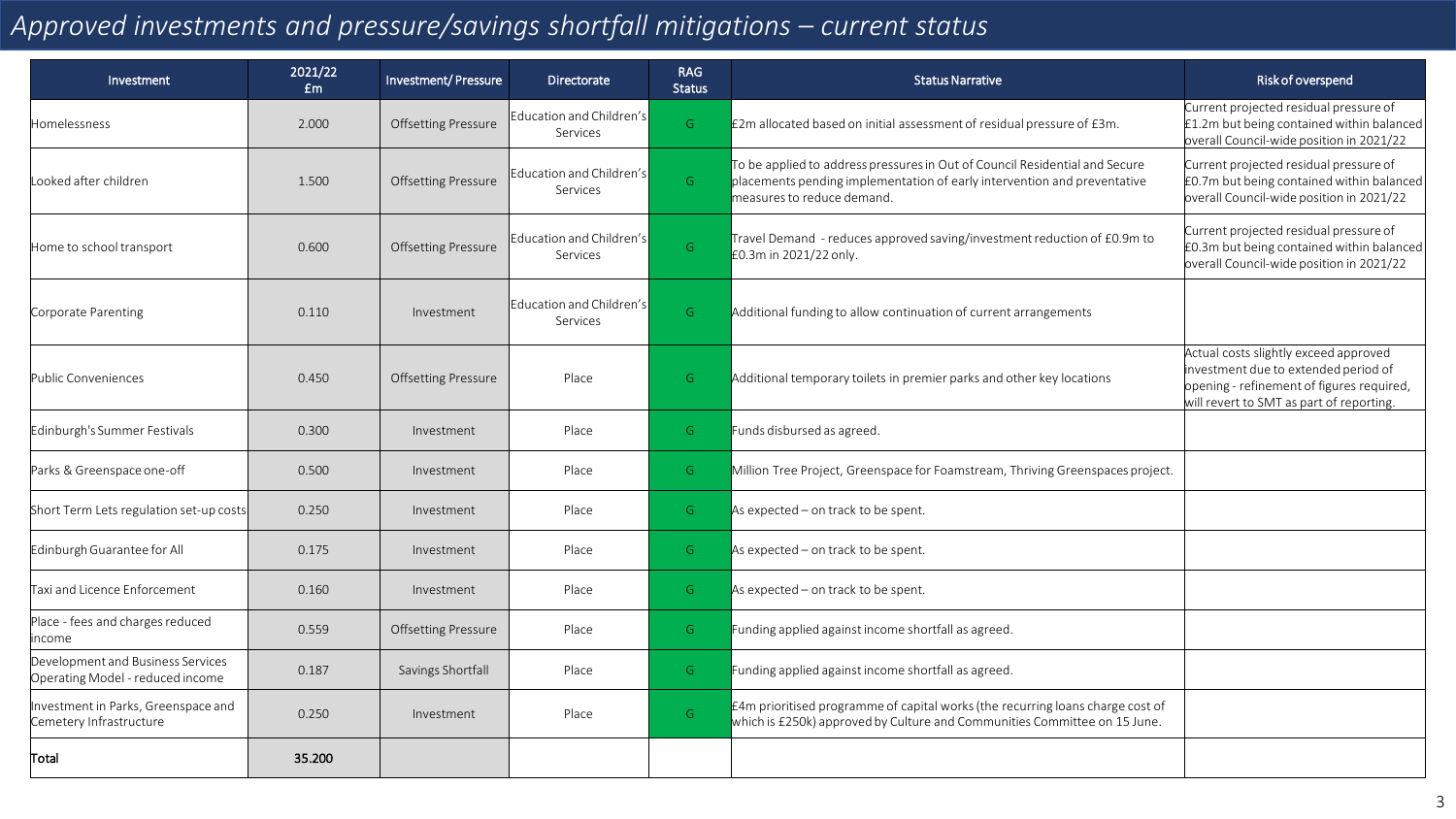#### **Current principal financial planning assumptions, 2022/23 to 2026/27**

|                                                                                                                          | 2022/23 | 2023/24 | 2024/25 | 2025/26 | 2026/27 Notes |                                                                                                                                                                                               |
|--------------------------------------------------------------------------------------------------------------------------|---------|---------|---------|---------|---------------|-----------------------------------------------------------------------------------------------------------------------------------------------------------------------------------------------|
| Pay award                                                                                                                | 2%      | 3%      | 3%      | 3%      |               | 3% Each 1% increase equates to £6m at 2021/22 prices                                                                                                                                          |
| Contract and other inflation                                                                                             | 2%      | 2%      | 2%      | 2%      |               | 2% Each 1% increase equates to £3m at 2021/22 prices                                                                                                                                          |
| Total provision for recurring                                                                                            | 25.3    | 11.0    | 3.0     | 3.0     |               | 3.0 Actual expenditure/income in 2020/21 was £69m and                                                                                                                                         |
| expenditure and income impacts of<br>pandemic (£m)                                                                       |         |         |         |         |               | budget framework provision in 2021/22 is £39m                                                                                                                                                 |
| Demographic provision (Education<br>and Children's Services and Place)<br>(fm)                                           | 4.0     | 4.0     | 4.0     | 4.0     |               | 4.0 Allocation primarily covers increasing pupil numbers and<br>growing household numbers; level of provision to be<br>reviewed in line with updated pupil roll projections when<br>available |
| Government grant and retained Non-<br>Domestic Rates income - assumed<br>year-on-year change in like-for-like<br>funding | $-0.7%$ | 0%      | 0%      | 0%      |               | 0% Each 1% equates to £7.7m at 2021/22 funding levels                                                                                                                                         |
| Council Tax - increase in rate (or<br>receipt of "freeze" compensating<br>funding)                                       | 3%      | 3%      | 3%      | 3%      |               | 3% Each 1% equates to £3.1m at 2021/22 funding levels                                                                                                                                         |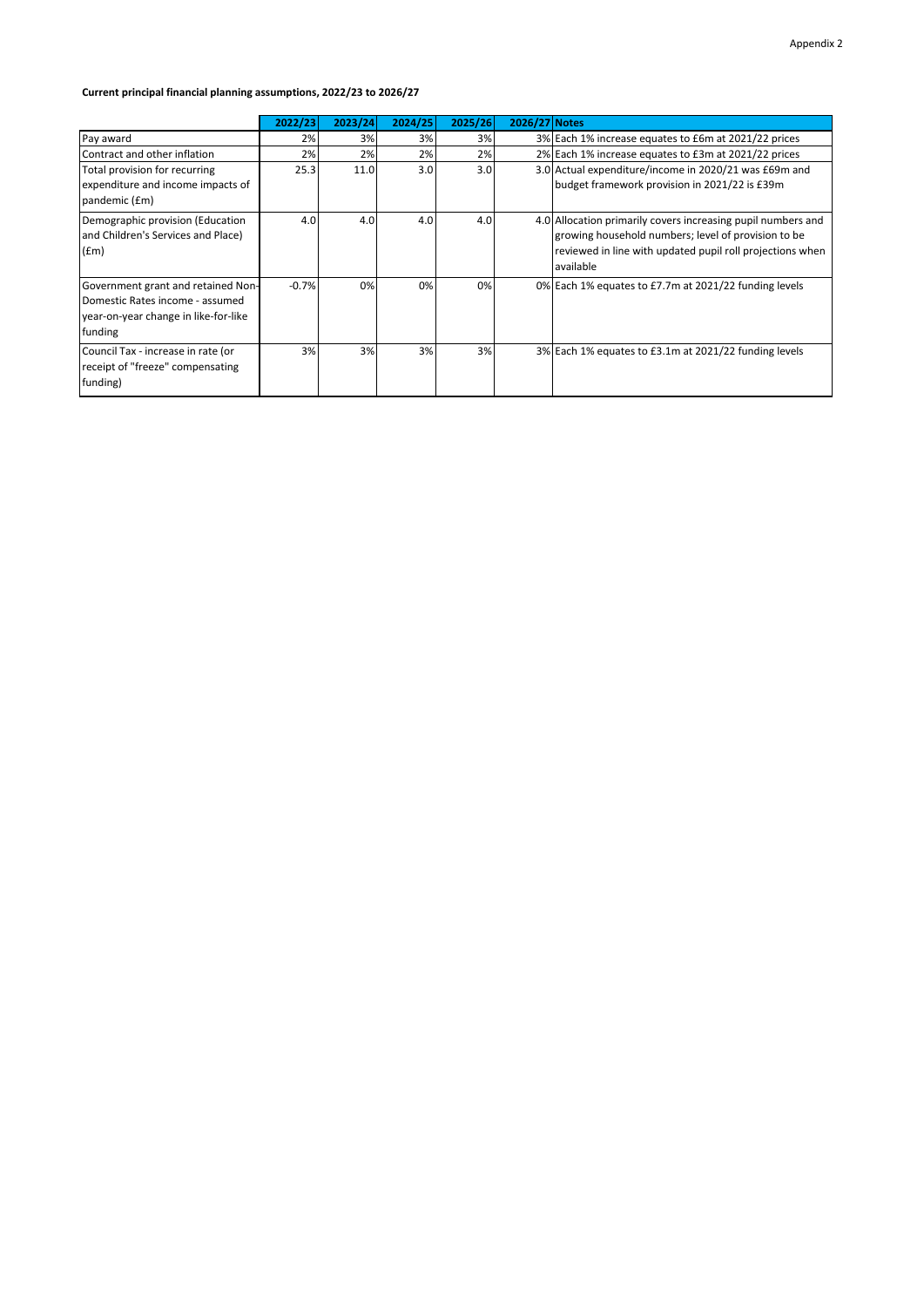# Budget "Lessons Learned" - Action Plan 2022/23

Appendix 3

| <b>CIPFA FM Code Section</b>                 | Development Actions 2022/23                                                                                                                                                                                                                                                                                                                                                                                                                                                                                                                                                                                                                                                                                                              |
|----------------------------------------------|------------------------------------------------------------------------------------------------------------------------------------------------------------------------------------------------------------------------------------------------------------------------------------------------------------------------------------------------------------------------------------------------------------------------------------------------------------------------------------------------------------------------------------------------------------------------------------------------------------------------------------------------------------------------------------------------------------------------------------------|
| Governance and financial<br>management style | Deliver development sessions for Elected Members, Senior Managers, Finance and Strategy staff on the CIPFA Financial Management Code. Elected Member<br>development to be prioritised following the Elections in May 2022.                                                                                                                                                                                                                                                                                                                                                                                                                                                                                                               |
| Long to medium-term<br>financial management  | Continue to support case for "fair funding", multi-year funding settlements and increased flexibility through COSLA and professional bodies.                                                                                                                                                                                                                                                                                                                                                                                                                                                                                                                                                                                             |
|                                              | Develop a detailed medium-term revenue budget savings and prioritisation programme aligned to Business Plan priorities. Realistic service savings and investment<br>proposals aligned to anticipated resources to be available in May / June 2022. Implement a new approach to medium-term service planning: research best practice in<br>medium-term business / service planning; leadership team to agree strategy for prioritisation of services / allocation of the estimated savings requirement to inform<br>service plan development; Finance and Strategy teams to support the development of data / evidence to facilitate assessment of value for money; Leadership team to<br>provide peer review and constructive challenge. |
|                                              | Develop affordability of the Capital Investment Programme for the period of the next Administration including development of a realistic phasing of approved<br>investments and assessment of the implications of the move to equal instalments of principal.                                                                                                                                                                                                                                                                                                                                                                                                                                                                            |
|                                              | Develop enhanced leadership team scrutiny of the EIJB annual budget, strategic plan and medium-term financial plan.                                                                                                                                                                                                                                                                                                                                                                                                                                                                                                                                                                                                                      |
|                                              | Review key assumptions within the medium-term revenue budget framework including SG settlement, Council Tax uplift and EIJB savings. (Revised assumptions agreed<br>by Council 27 May 2021 - 3% Council Tax for 2022/23; "Flat Cash" SG funding from 2023/24; removed 2% EIJB savings target in 2022/23).                                                                                                                                                                                                                                                                                                                                                                                                                                |
|                                              | Develop a clear, simple illustration / explanation of the estimated medium-term funding gaps to support broader engagement and understanding.                                                                                                                                                                                                                                                                                                                                                                                                                                                                                                                                                                                            |
|                                              | Review demographic provision in the medium term budget framework to ensure that assumptions remain appropriate.                                                                                                                                                                                                                                                                                                                                                                                                                                                                                                                                                                                                                          |
|                                              | Review planning assumptions to ensure that the revenue budget financial implications of the Capital Investment Programme are fully reflected in the medium-term<br>revenue budget framework.                                                                                                                                                                                                                                                                                                                                                                                                                                                                                                                                             |
|                                              | Issue an indicative 3-year resource allocation to the EIJB to support development of EIJB strategic planning.                                                                                                                                                                                                                                                                                                                                                                                                                                                                                                                                                                                                                            |
|                                              | Review EHSCP demographic assumptions to develop more refined projections                                                                                                                                                                                                                                                                                                                                                                                                                                                                                                                                                                                                                                                                 |